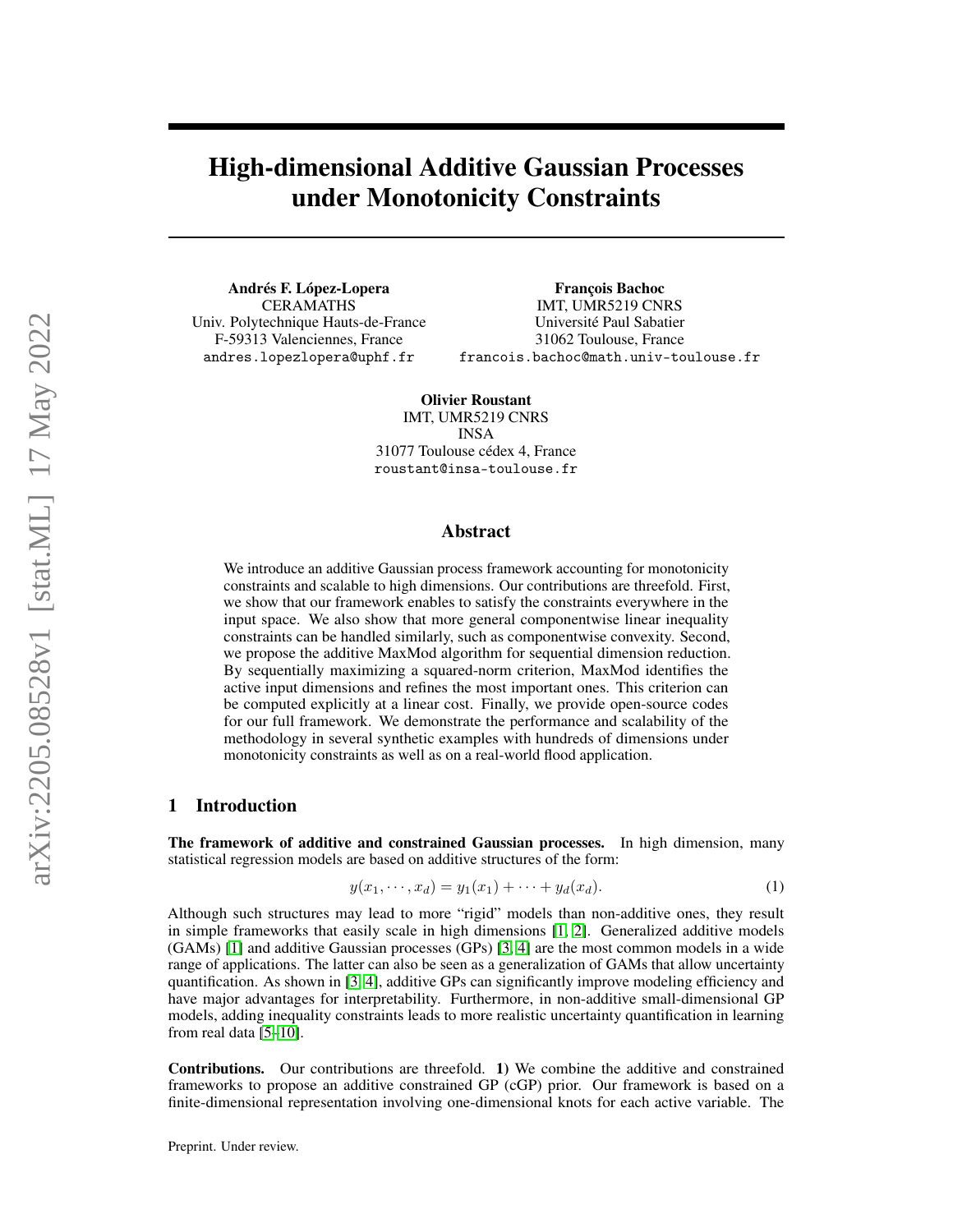corresponding mode predictor can be computed and posterior realizations can be sampled, both in a scalable way to high dimension. 2) We suggest the additive MaxMod algorithm for sequential dimension reduction. At each step, MaxMod either adds a new variable to the model or inserts a knot for an active one. This choice is made by maximizing the squared-norm modification of the mode function, for which we supply exact expressions with linear complexity. 3) We provide open-source codes for our full framework. We demonstrate the performance and scalability of our methodology with numerical examples in dimension up to 1000 as well as in a real-world application in dimension 37. MaxMod identifies the most important input variables, with data size as low as  $n = 2d$  in dimension d. It also yields accurate models satisfying the constraints everywhere on the input space.

Range of applicability. The computational bottleneck of cGPs is sampling from the posterior distribution. Here, it boils down to sampling a constrained Gaussian vector with dimension equal to the number of knots. This is done with Hamiltonian Monte Carlo (HMC) [\[11\]](#page-9-6) which currently works with several hundreds of knots. Notice that MaxMod enables to minimize this number of knots. Our framework is illustrated with monotonicity constraints and can be directly applied to other componentwise constraints such as componentwise convexity. These constraints should be linear and such that satisfying them on the knots is equivalent to satisfying them everywhere (see Section [3.2\)](#page-2-0).

**Related literature.** Additive GPs have been considered in  $[3, 4, 12-14]$  $[3, 4, 12-14]$  $[3, 4, 12-14]$  $[3, 4, 12-14]$  $[3, 4, 12-14]$ , to name a few. The benefit of considering inequality constraints in (non-additive) GPs is demonstrated in [\[5–](#page-9-4)[10\]](#page-9-5) and in application fields such as nuclear safety [\[5\]](#page-9-4), geostatistics [\[6\]](#page-9-9), tree distributions [\[7\]](#page-9-10), econometrics [\[15\]](#page-9-11), coastal flooding [\[16\]](#page-10-0), and nuclear physics [\[17\]](#page-10-1). Our cGP model and MaxMod algorithm are extensions of the works in [\[5,](#page-9-4) [6\]](#page-9-9) and [\[18\]](#page-10-2) (respectively) to the additive case. To the best of our knowledge, our framework is the first that enables to satisfy the constraints everywhere and to scale to high dimension (up to one thousand in our experiments). In particular, the aforementioned constrained works are not applicable in these dimensions.

**Paper organization.** Section [2](#page-1-0) describes the additive GP framework. Sections [3](#page-2-1) and [4](#page-4-0) present our framework for additive cGPs and introduce the MaxMod algorithm, respectively. Section [5](#page-5-0) provides the numerical experiments. Appendix [A](#page-11-0) gathers the technical proofs as well as additional details and numerical results.

# <span id="page-1-0"></span>2 Framework on additive Gaussian processes

In additive models, GP priors are placed here over the functions  $y_1, \ldots, y_d$  in [\(1\)](#page-0-0) [\[3,](#page-9-2) [4\]](#page-9-3). For  $i = 1, \ldots, d$ , let  $\{Y_i(x_i); x_i \in [0, 1]\}$  be a zero-mean GP with covariance function (or kernel)  $k_i$ . Taking  $Y_1, \ldots, Y_d$  as independent GPs, the process  $\{Y(\bm{x}); \bm{x} \in [0,1]^d\}$ , with  $\bm{x} = (x_1, \ldots, x_d)$ , that results from the addition of  $Y_1, \ldots, Y_d$ , is also a GP and its kernel is given by

$$
k(\mathbf{x}, \mathbf{x}') = k_1(x_1, x'_1) + \dots + k_d(x_d, x'_d). \tag{2}
$$

In regression tasks, we often train the GP Y to noisy data  $(x_\kappa, y_\kappa)_{1\leq \kappa\leq n}$ . We denote  $x_i^{(\kappa)}$ , for  $\kappa =$ 1, ..., n and  $i = 1, \ldots, d$ , the element corresponding to the *i*-th input of  $x_{\kappa}$ . By considering additive Gaussian noises  $\varepsilon_k \sim \mathcal{N}(0, \tau^2)$ , with  $\varepsilon_1, \dots, \varepsilon_n$  assumed to be independent and independent of Y, then the conditional process  $Y_n(x) := Y(x) | \{ Y(x_1) + \varepsilon_1 = y_1, \ldots, Y(x_n) + \varepsilon_n = y_n \}$  is GP-distributed with mean function and covariance function given by [\[3\]](#page-9-2)

$$
\mu(\boldsymbol{x}) = \boldsymbol{k}^{\top}(\boldsymbol{x})[\boldsymbol{K} + \tau^2 \boldsymbol{I}_n]^{-1} \boldsymbol{y}_n,
$$
  

$$
c(\boldsymbol{x}, \boldsymbol{x}') = k(\boldsymbol{x}, \boldsymbol{x}') - \boldsymbol{k}^{\top}(\boldsymbol{x})[\boldsymbol{K} + \tau^2 \boldsymbol{I}_n]^{-1} \boldsymbol{k}(\boldsymbol{x}),
$$

where  $y_n = [y_1, \ldots, y_n]^\top$ ,  $k(x) = \sum_{i=1}^d k_i(x_i)$  with  $k_i(x_i) = [k_i(x_i, x_i^{(1)}), \ldots, k_i(x_i, x_i^{(n)})]^\top$ , and  $K = \sum_{i=1}^d K_i$  with  $(K_i)_{\kappa,\ell} = k_i(x_i^{(\kappa)}, x_i^{(\ell)})$  for  $1 \leq \kappa, \ell \leq n$ . The conditional mean  $\mu$  and variance  $v(\cdot) = c(\cdot, \cdot)$  are used for predictions and prediction errors, respectively.

2D illustration. Figure [1](#page-2-2) shows the prediction of an additive GP modeling the function  $(x_1, x_2) \mapsto 4(x_1 - 0.5)^2 + 2x_2$ . The GP is trained with a squared exponential kernel,  $k(x, x') =$  $\sum_{i=1}^{d} \sigma_i^2 \exp(-(x_i - x_i')^2/2\ell_i^2)$  and with  $(x_1, x_2)$ : (0.5, 0), (0.5, 0.5), (0.5, 1), (0, 0.5), (1, 0.5). The covariance parameters  $\theta = ((\sigma_1^2, \ell_1), (\sigma_2^2, \ell_2))$ , corresponding to the variance and length-scale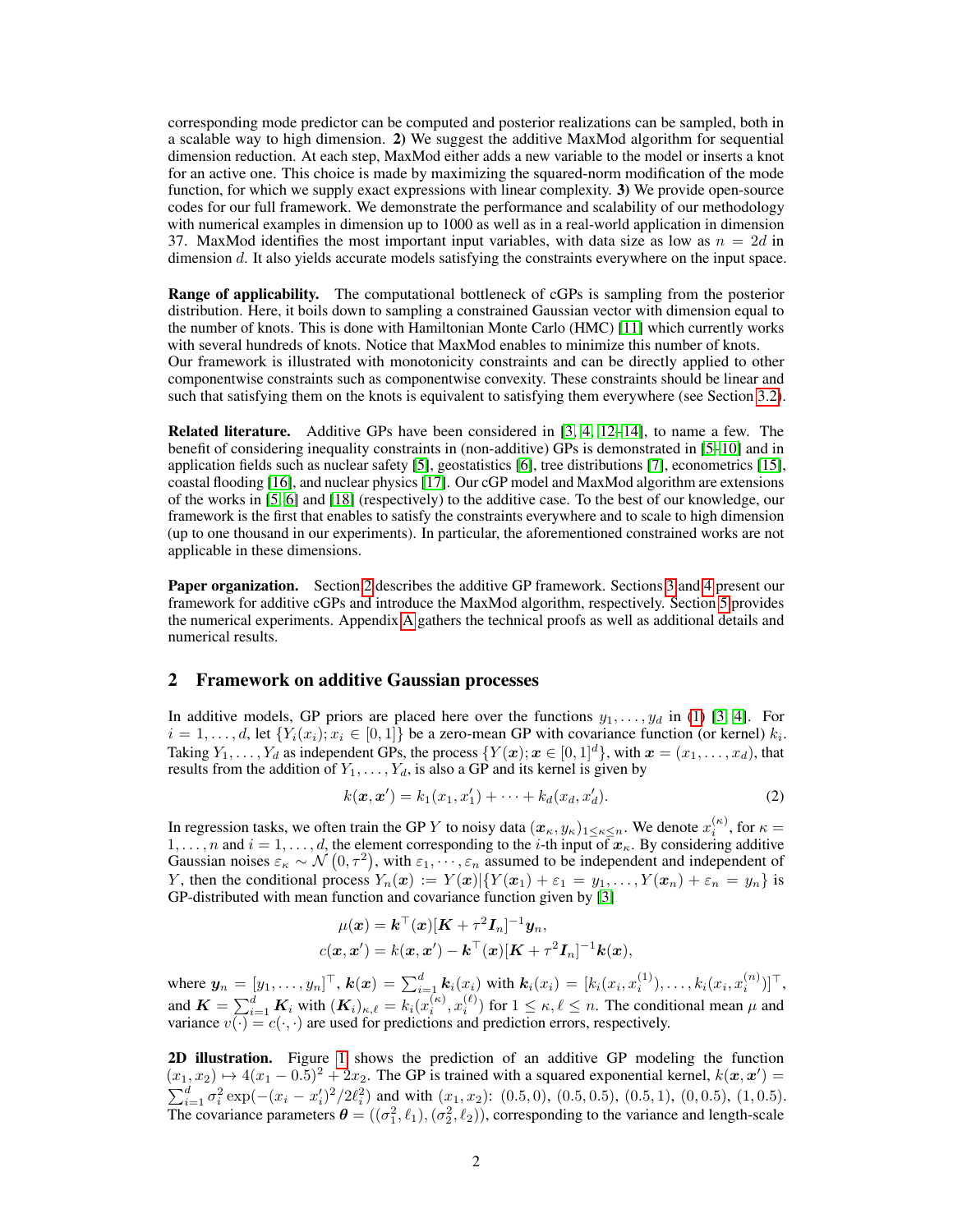

Figure 1: Additive GP predictions using (left) the unconstrained GP mean, (center) the cGP mode and (right) the cGP mean via HMC (see Section [3.3\)](#page-3-0). The constrained model accounts for both componentwise convexity and monotonicity conditions along  $x_1$  and  $x_2$ , respectively.

parameters (respectively), and the noise variance  $\tau^2$  are estimated via maximum likelihood [\[19\]](#page-10-3). Although the resulting GP does preserve the additive condition, from Figure [1](#page-2-2) (left) we can observe that the quality of the prediction will depend on the availability of data. In our example, we can observe that the GP model does not properly capture the convexity condition along  $x_1$ .

# <span id="page-2-1"></span>3 Contributions on additive Gaussian processes under inequality constraints

#### 3.1 Finite-dimensional Gaussian process for fixed subdivisions

In order to satisfy the constraints everywhere (see the next subsection), we introduce the following finite-dimensional GP. For  $i = 1, \ldots, d$  we consider a one-dimensional subdivision  $S_i$  (a finite subset of [0, 1] composed of knots) with at least two knots at 0 and 1. Throughout Section [3,](#page-2-1)  $S_i$  is fixed, but its data-driven selection is studied in Section [4.](#page-4-0) If the number of knots of  $S_i$  is  $m_i$ , then the total number of knots is given by  $m = m_1 + \cdots + m_d$ . We let  $S = (S_1, \ldots, S_d)$ . The finite-dimensional GP, denoted by  $Y_{\mathcal{S}}(x)$ , is written, for  $x \in [0,1]^d$ ,

<span id="page-2-3"></span><span id="page-2-2"></span>
$$
Y_{\mathbf{S}}(\mathbf{x}) = \sum_{i=1}^{d} Y_{i,\mathbf{S}_i}(x_i) = \sum_{i=1}^{d} \sum_{j=1}^{m_i} \xi_{i,j} \phi_{i,j}(x_i),
$$
\n(3)

where  $\xi_{i,j} = Y_i(t_{(i)}^{(S_i)})$  $(S_i)$  with  $Y_1, \ldots, Y_d$  GPs as in Section [2,](#page-1-0) and with  $0 = t_{(1)}^{(S_i)} < \cdots < t_{(m_i)}^{(S_i)} = 1$ the knots in  $S_i$ . We let  $t_{(0)}^{(S_i)} = -1$  and  $t_{(m_i+1)}^{(S_i)} = 2$  by convention, and  $\phi_{i,j} = \phi_{t_{(j-1)}^{(S_i)},t_{(j)}^{(S_i)},t_{(j+1)}^{(S_i)}}$ :  $[0, 1] \rightarrow \mathbb{R}$  is the hat basis function centered at the knot  $t_{(j)}^{(S_i)}$  $\sum_{(j)}^{(s_i)}$  of  $S_i$ . That is, for  $u < v < w$ , we let

<span id="page-2-5"></span>
$$
\phi_{u,v,w}(t) = \begin{cases} \frac{1}{v-u}(t-u) & \text{for } u \le t \le v, \\ \frac{1}{w-v}(w-t) & \text{for } v \le t \le w, \\ 0 & \text{for } t \notin [u, w]. \end{cases}
$$
(4)

Observe from [\(3\)](#page-2-3) that, since  $\xi_{i,j}$ , for  $i = 1, \ldots, d$  and  $j = 1, \ldots, m_i$ , are Gaussian distributed, then  $Y_{i,\mathbf{S}_i}$  is a GP with kernel given by

$$
\widetilde{k}_i(x_i, x'_i) = \sum_{j=1}^{m_i} \sum_{\kappa=1}^{m_i} \phi_{i,j}(x_i) \phi_{i,\kappa}(x'_i) k_i(t_{(j)}^{(S_i)}, t_{(\kappa)}^{(S_i)}).
$$
\n(5)

Moreover,  $Y_S$  is a GP with kernel  $\widetilde{k}(\boldsymbol{x}, \boldsymbol{x}') = \sum_{i=1}^d \widetilde{k}_i(x_i, x'_i)$ .

# <span id="page-2-0"></span>3.2 Satisfying inequality constraints

We consider the componentwise constraints  $Y_{i, S_i} \in \mathcal{E}_i$ ,  $i = 1, \ldots, d$ , where  $\mathcal{E}_i$  is a one-dimensional function set. In line with [\[5,](#page-9-4) [6\]](#page-9-9), we assume that there are convex sets  $C_i \subset \mathbb{R}^{m_i}$  such that

<span id="page-2-4"></span>
$$
Y_{i,\mathbf{S}_i} \in \mathcal{E}_i \Leftrightarrow \boldsymbol{\xi}_i \in \mathcal{C}_i \tag{6}
$$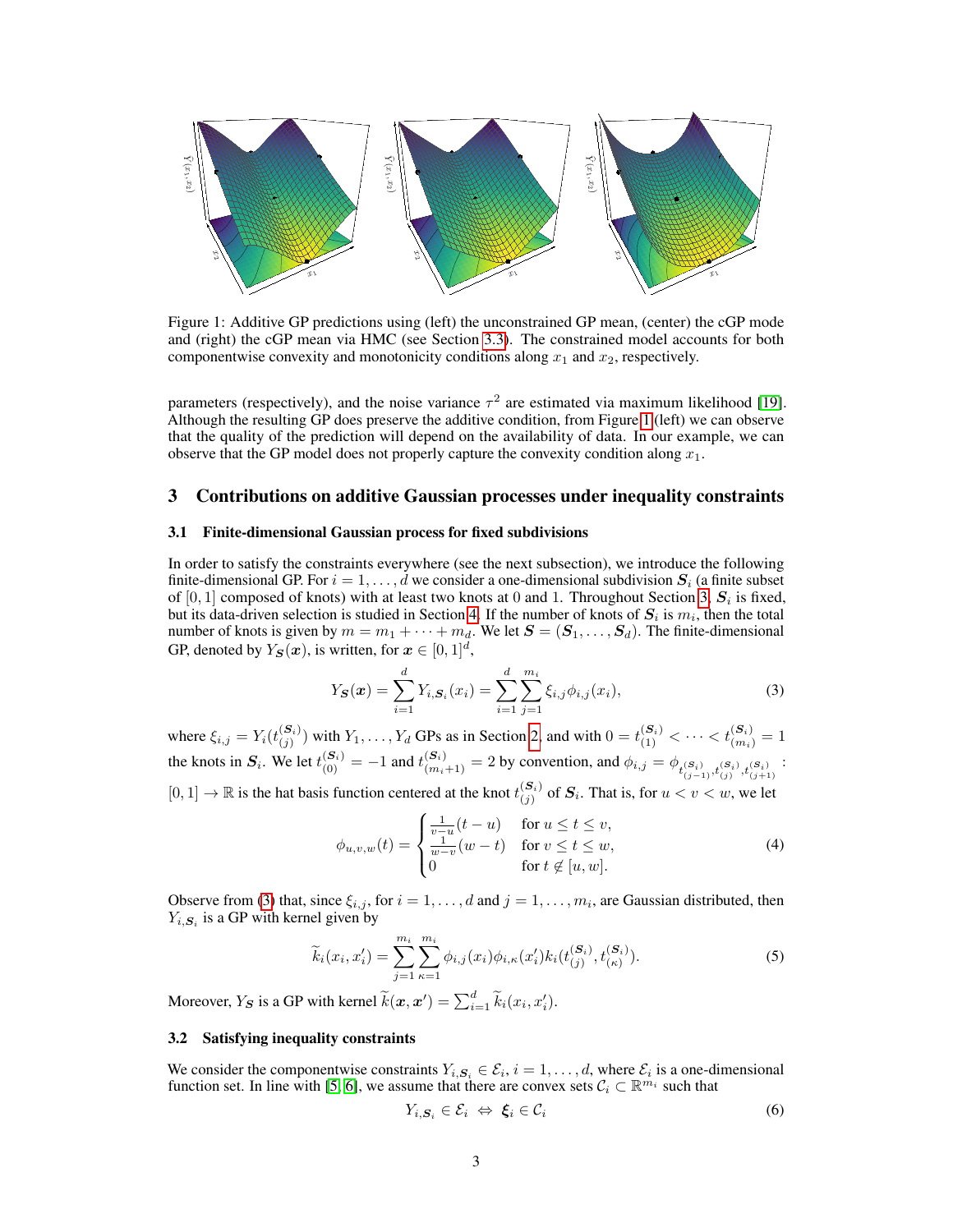where  $\xi_i = [\xi_{i,1}, \cdots, \xi_{i,m_i}]^\top$ . Examples of such constraints are monotonicity and componentwise convexity. For instance, for the case where the function  $y$  in [\(1\)](#page-0-0) is non-decreasing with respect to each input, then  $\mathcal{E}_i$  is the set of non-decreasing functions on  $[0, 1]$  and  $\mathcal{C}_i$  is given by

<span id="page-3-2"></span><span id="page-3-1"></span>
$$
\mathcal{C}_i = \{ \mathbf{c} \in \mathbb{R}^{m_i}; \forall j = 2, \cdots, m_i : c_j - c_{j-1} \ge 0 \}. \tag{7}
$$

Hence in this case,  $Y_S$  is monotonic on the entire  $[0,1]^d$  if and only if each of its additive component  $Y_{i, S_i}$  is monotonic on [0, 1], which happens if and only if the  $m_i - 1$  constraints [\(7\)](#page-3-1) are satisfied. We discuss the example of componentwise convexity in Appendix [A.1.](#page-11-1) In general, our setting works for any sets of inequality constraints  $\mathcal{E}_1, \ldots, \mathcal{E}_d$  such that [\(6\)](#page-2-4) holds where, for  $i = 1, \ldots, d, C_i$  is composed by  $q_i$  linear inequalities. We write

$$
\mathcal{C}_i = \left\{ \boldsymbol{c} \in \mathbb{R}^{m_i}; \forall \kappa = 1, \cdots, q_i : l_{\kappa}^{(i)} \leq \sum_{j=1}^m \lambda_{\kappa,j}^{(i)} c_j \leq u_{\kappa}^{(i)} \right\},\tag{8}
$$

where the  $\lambda_{\kappa,j}^{(i)}$ 's encode the linear operations and the  $l_{\kappa}^{(i)}$ 's and  $u_{\kappa}^{(i)}$ 's represent the lower and upper bounds. We write the constraints in [\(8\)](#page-3-2) as  $l_i \leq \Lambda_i c \leq u_i$ .

### <span id="page-3-0"></span>3.3 Constrained GP predictions

We let  $\Sigma_i = k_i(\mathbf{S}_i, \mathbf{S}_i)$  be the  $m_i \times m_i$  covariance matrix of  $\xi_i$ . We consider  $x_1, \dots, x_n \in [0, 1]^d$ and write  $\Phi_i$  for the  $n \times m_i$  matrix with element  $(a, b)$  given by  $\phi_{i,b}(x_a)$ . Then

<span id="page-3-5"></span>
$$
\boldsymbol{Y}_n := [Y_{\boldsymbol{S}}(\boldsymbol{x}_1), \cdots, Y_{\boldsymbol{S}}(\boldsymbol{x}_n)]^\top = \sum_{i=1}^d \boldsymbol{\Phi}_i \boldsymbol{\xi}_i.
$$
 (9)

By considering noisy data  $(x_k, y_k)_{1 \leq k \leq n}$ , we have the regression conditions  $Y_n + \varepsilon_n = y_n$ , where  $\varepsilon_n \sim \mathcal{N}(0, \tau^2 \mathcal{I}_n)$  and is independent from  $\xi_1, \ldots, \xi_d$ . Then given the observations and the constraints, the *maximum à posteriori* (MAP) estimate, also called the mode function, is given by

<span id="page-3-4"></span>
$$
\widehat{Y}_{\mathbf{S}}(\mathbf{x}) = \sum_{i=1}^{d} \widehat{Y}_{i,\mathbf{S}_i}(x_i) = \sum_{i=1}^{d} \sum_{j=1}^{m_i} \widehat{\xi}_{i,j} \phi_{i,j}(x_i).
$$
\n(10)

The vector  $\hat{\boldsymbol{\xi}} = [\hat{\xi}_1^{\top}, \dots, \hat{\xi}_d^{\top}]^{\top}$  with  $\hat{\xi}_i = [\hat{\xi}_{i,1}, \dots, \hat{\xi}_{i,m_i}]^{\top}$  is the mode of the Gaussian distribution  $\mathcal{N}(\mu_c, \Sigma_c)$  of the values at the knots conditionally to the observations and truncated from the constraints  $l_1 \leq \Lambda_1 \xi_1 \leq u_1, \ldots, l_d \leq \Lambda_d \xi_d \leq u_d$  as in [\(8\)](#page-3-2):

<span id="page-3-3"></span>
$$
\hat{\boldsymbol{\xi}} = \underset{\substack{c = (c_1^\top, \dots, c_d^\top)^\top \\ l_i \le \Lambda_i c_i \le u_i, i = 1, \dots, d}}{\operatorname{argmin}} (\boldsymbol{c} - \boldsymbol{\mu}_c)^\top \boldsymbol{\Sigma}_c^{-1} (\boldsymbol{c} - \boldsymbol{\mu}_c). \tag{11}
$$

Above  $\boldsymbol{\mu}_c = [\boldsymbol{\mu}_{c,1}^{\top}, \dots, \boldsymbol{\mu}_{c,d}^{\top}]^{\top}$  is the  $m \times 1$  vector with block i given by

$$
\boldsymbol{\mu}_{c,i} = \boldsymbol{\Sigma}_i \boldsymbol{\Phi}_i^\top \bigg[ \bigg( \sum_{p=1}^d \boldsymbol{\Phi}_p \boldsymbol{\Sigma}_p \boldsymbol{\Phi}_p^\top \bigg) + \tau^2 \boldsymbol{I}_n \bigg]^{-1} \boldsymbol{y}_n,
$$

and  $(\mathbf{\Sigma}_{c,i,j})_{i,j}$  is the  $m \times m$  matrix with block  $(i, j)$  given by

$$
\boldsymbol{\Sigma}_{c,i,j} = \mathbf{1}_{i=j} \boldsymbol{\Sigma}_i - \boldsymbol{\Sigma}_i \boldsymbol{\Phi}_i^{\top} \bigg[ \bigg( \sum_{p=1}^d \boldsymbol{\Phi}_p \boldsymbol{\Sigma}_p \boldsymbol{\Phi}_p^{\top} \bigg) + \tau^2 \boldsymbol{I}_n \bigg]^{-1} \boldsymbol{\Phi}_j \boldsymbol{\Sigma}_j.
$$

The expressions for  $\mu_c$  et  $\Sigma_c$  are obtained from the conditional formulas for Gaussian vectors [\[19\]](#page-10-3). In Appendix [A.2,](#page-11-2) based on the matrix inversion lemma [\[19,](#page-10-3) [20\]](#page-10-4), efficient implementations to speed-up the computation of  $\mu_c$  et  $\Sigma_c$  are given when  $m \ll n$ . Given  $\mu_c$ ,  $\Sigma_c$ ,  $\Lambda_1, \ldots, \Lambda_d$ ,  $l_1, \ldots, l_d$  and  $u_1, \ldots, u_d$ , the optimization problem in [\(11\)](#page-3-3) is then solved via quadratic programming [\[5,](#page-9-4) [21\]](#page-10-5).

The cGP mode in [\(10\)](#page-3-4) can be used as a point estimate of predictions. Since trajectories of  $[\xi_1^\top,\ldots,\xi_d^\top]^\top$  conditionally on the observations and constraints can be generated via Hamiltonian Monte Carlo (HMC) [\[11\]](#page-9-6), they can be used for uncertainty quantification. Furthermore, the mean of the HMC samples can be used for prediction purposes. Continuing the illustrative 2D example in Figure [1,](#page-2-2) we see the improvement brought by the mode function and the mean of conditional simulations, compared to the unconstrained additive GP model.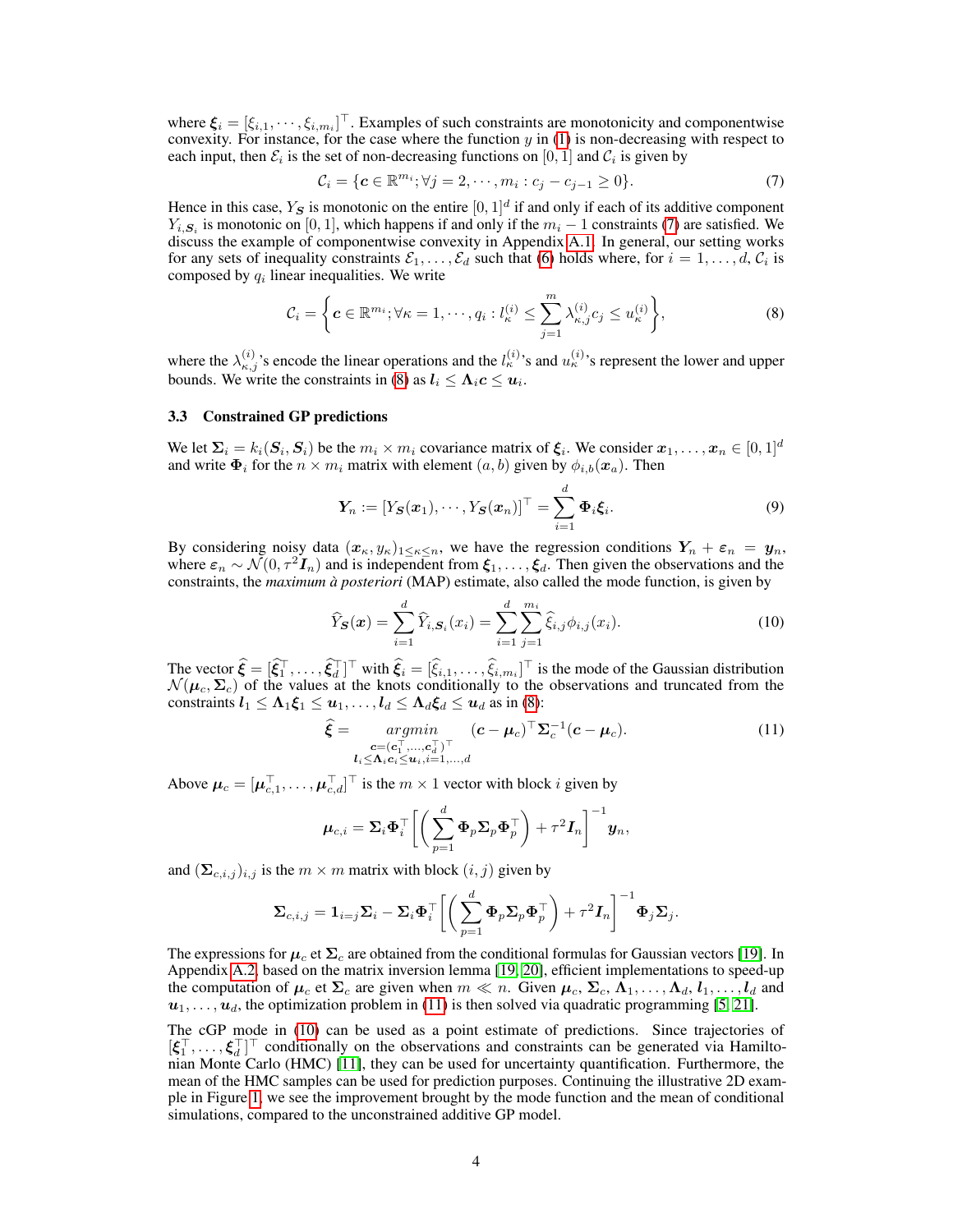# <span id="page-4-0"></span>4 Additive MaxMod algorithm

#### 4.1 Squared-norm criterion

Consider an additive cGP model that uses only a subset  $\mathcal{J} \subseteq \{1, \ldots, d\}$  of active variables, with cardinality |J|. We write its (vector of) subdivisions as  $S = (S_i; i \in J)$ . Its mode function  $Y_S$  is defined similarly as in [\(10\)](#page-3-4), from  $\mathbb{R}^{|\mathcal{J}|}$  to  $\mathbb{R}$ , by, for  $\boldsymbol{x} = (x_i; i \in \mathcal{J})$ ,

<span id="page-4-2"></span><span id="page-4-1"></span>
$$
\widehat{Y}_{\mathbf{S}}(\boldsymbol{x}) = \sum_{i \in \mathcal{J}} \sum_{j=1}^{m_i} \widehat{\xi}_{i,j} \phi_{i,j}(x_i). \tag{12}
$$

Adding a new active variable  $i^* \notin \mathcal{I}$  to  $\mathcal{I}$ , and allocating it the base (minimal) subdivision  $S_{i^*}$  $\{0, 1\}$  defines a new mode function  $\hat{Y}_{\mathbf{S},i^*}: \mathbb{R}^{|\mathcal{J}|+1} \to \mathbb{R}$ . Adding a knot  $t \in [0, 1]$  to the subdivision  $S_{i^*}$  for  $i^* \in \mathcal{J}$  also defines a new mode function  $\widehat{Y}_{S,i^*,t} : \mathbb{R}^{|\mathcal{J}|} \to \mathbb{R}$ . Since a new variable or knot increases the computational cost of the model (optimization dimension for the mode computation and sampling dimension for generating conditional trajectories via HMC), it is key to quantify its information benefit. We measure this benefit by the squared-norm modification of the cGP mode

$$
I_{\mathcal{S},i^*} = \int_{[0,1]^{|\mathcal{J}|+1}} \left(\widehat{Y}_{\mathcal{S}}(\boldsymbol{x}) - \widehat{Y}_{\mathcal{S},i^*}(\boldsymbol{x})\right)^2 d\boldsymbol{x} \text{ for } i^* \notin \mathcal{J},\tag{13}
$$

$$
I_{\mathcal{S},i^{\star},t} = \int_{[0,1]^{|\mathcal{J}|}} \left(\widehat{Y}_{\mathcal{S}}(\boldsymbol{x}) - \widehat{Y}_{\mathcal{S},i^{\star},t}(\boldsymbol{x})\right)^2 d\boldsymbol{x} \text{ for } i^{\star} \in \mathcal{J},\tag{14}
$$

where in the first case we see  $\hat{Y}_s$  as a function of  $|\mathcal{J}|+1$  variables that does not use variable  $i^*$ .

#### <span id="page-4-4"></span>4.2 Analytic expressions of the squared-norm criterion

**Adding a variable.** For a new variable  $i^* \notin \mathcal{J}$ , the new mode function is

$$
\widehat{Y}_{\mathbf{S},i^*}(\boldsymbol{x}) = \sum_{i \in \mathcal{J}} \sum_{j=1}^{m_i} \widetilde{\xi}_{i,j} \phi_{i,j}(x_i) + \sum_{j=1}^2 \widetilde{\xi}_{i^*,j} \phi_{i^*,j}(x_{i^*}),
$$

where  $(\tilde{\xi}_{i,j})_{i,j}$  and  $(\tilde{\xi}_{i^*,j})_j$  follow from the optimization problem in dimension  $\sum_{i\in\mathcal{J}}m_i+2$ corresponding to [\(10\)](#page-3-4) and [\(11\)](#page-3-3). We let  $\phi_{i^*,1}(u) = 1 - u$  and  $\phi_{i^*,2}(u) = u$  for  $u \in [0,1]$ . Note that even though, for  $i \in \mathcal{J}$  and  $j = 1, \ldots, m_i, \xi_{i,j}$  and  $\xi_{i,j}$  correspond to the same basis function  $\phi_{i,j}$ , they are not equal in general as the new mode is reestimated with two more knots, which can modify the coefficients of all the knots. Next, we provide an analytic expression of the integral in [\(13\)](#page-4-1).

<span id="page-4-3"></span>Proposition 1 (See proof in Appendix [A.3\)](#page-12-0). *We have*

$$
I_{\mathcal{S},i^{\star}} = \sum_{i \in \mathcal{J}} \sum_{\substack{j,j'=1 \ j \neq j' \leq 1}}^{m_i} \eta_{i,j} \eta_{i,j'} E_{j,j'}^{(\mathcal{S}_i)} - \sum_{i \in \mathcal{J}} \left( \sum_{j=1}^{m_i} \eta_{i,j} E_j^{(\mathcal{S}_i)} \right)^2 + \frac{\eta_{i^{\star}}^2}{12} + \left( \sum_{i \in \mathcal{J}} \sum_{j=1}^{m_i} \eta_{i,j} E_j^{(\mathcal{S}_i)} - \frac{\zeta_{i^{\star}}}{2} \right)^2,
$$

 $\hat{m}_{i,j} = \hat{\xi}_{i,j} - \tilde{\xi}_{i,j}, \ \eta_{i^*} = \tilde{\xi}_{i^*,2} - \tilde{\xi}_{i^*,1}, \ \zeta_{i^*} = \tilde{\xi}_{i^*,1} + \tilde{\xi}_{i^*,2}, \ E_j^{(\mathbf{S}_i)} := \int_0^1 \phi_{i,j}(t) dt$  and  $E^{(\mathcal{S}_i)}_{j,j'}:=\int_0^1 \phi_{i,j}(t)\phi_{i,j'}(t)dt$  with explicit expressions in Lemma [1](#page-12-1) in Appendix [A.3.](#page-12-0) The matrices  $(E_{j,j'}^{(S_i)})_{1\leq j,j'\leq m_i}$  are 1-band and the computational cost is linear with respect to  $m=\sum_{i\in\mathcal{J}}m_i$ .

**Inserting a knot to an active variable.** For a new t added to  $S_{i^*}$  with  $i^* \in \mathcal{J}$ , the new mode function is

$$
\widehat{Y}_{\boldsymbol{S},i^{\star},t}(\boldsymbol{x}) = \sum_{i \in \mathcal{J}} \sum_{j=1}^{\widetilde{m}_i} \widetilde{\xi}_{i,j} \widetilde{\phi}_{i,j}(x_i),
$$

where  $\widetilde{m}_i = m_i$  for  $i \neq i^*$ ,  $\widetilde{m}_{i^*} = m_{i^*} + 1$ ,  $\widetilde{\phi}_{i,j} = \phi_{i,j}$  for  $i \neq i^*$ , and  $\widetilde{\phi}_{i^*,j}$  is obtained from  $S_{i^*}$  ∪ {*t*} as in Lemma [1.](#page-12-1) As before, this follows from the optimization problem in dimension  $\sum_{i \in \mathcal{J}} m_i + 1$  corresponding to [\(10\)](#page-3-4) and [\(11\)](#page-3-3). Next, we provide an analytic expression of [\(14\)](#page-4-2).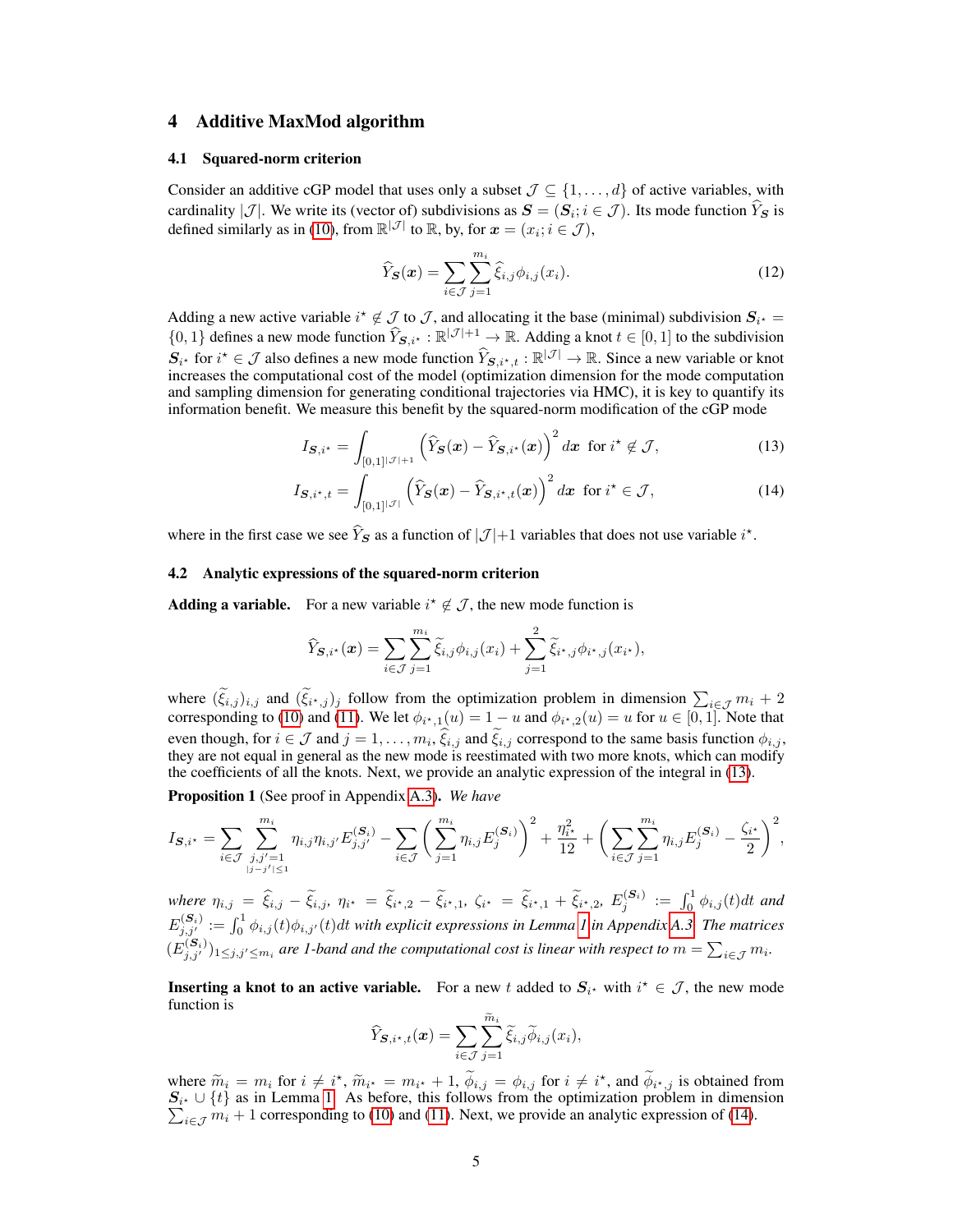## Algorithm 1 MaxMod for additive cGPs

<span id="page-5-1"></span>Input parameters:  $\Delta > 0$ ,  $\Delta' > 0$ , d.

1: Initialize MaxMod with the dimension in which the mode  $\hat{Y}_{\text{MaxMod},0}$  maximizes the squared-norm. **Sequential procedure:** For  $m \in \mathbb{N}$ ,  $m \ge 0$ , do the following.

$$
2: \textbf{ for } i = 1, \ldots, d \textbf{ do}
$$

- 3: if the variable i is already active then compute the optimal position of the new knot  $t_i \in [0, 1]$ that maximizes  $I_{\mathbf{S},i,t} + \Delta D(t,\mathbf{S}_i)$  over  $t \in [0,1]$ , with  $I_{\mathbf{S},i,t}$  as in [\(14\)](#page-4-2). Denote the resulting mode as  $\widehat{Y}_{\text{MaxMod},m+1}^{(i)}$  and the resulting value of  $I_{\mathbf{S},i,t}$  as  $I_i$ .
- 4: else add two knots at the boundaries of the selected new active dimension, i.e.  $(t_{i,1}, t_{i,2}) =$  $(0, 1)$ , and denote the resulting mode as  $\hat{Y}_{\text{MaxMod},m+1}^{(i)}$  and the resulting value of [\(13\)](#page-4-1) as  $I_i$ .
- 5: Choose the optimal decision  $i^* \in \{1, ..., D\}$  that maximizes the MaxMod criterion:

 $i^* \in \text{argmax}_{i \in \{1, ..., d\}} (I_i + \Delta \mathbf{1}_{i \in \mathcal{J}} D(t_i, \mathbf{S}_i) + \Delta' \mathbf{1}_{i \notin \mathcal{J}}).$ 

6: Update knots and active variables and set new mode to  $\widehat{Y}_{\text{MaxMod},m+1} = \widehat{Y}_{\text{MaxMod},m+1}^{(i^*)}$ .

<span id="page-5-2"></span>**Proposition 2** (See proof in Appendix [A.3\)](#page-12-0). *For*  $i \in \mathcal{J} \setminus \{i^{\star}\},$  *let*  $\widetilde{S}_i = S_i$ *. Let*  $\widetilde{S}_{i^{\star}} = S_{i^{\star}} \cup \{t\}.$ *Recall that the knots in*  $S_{i^*}$  are written  $0=t_{(1)}^{(S_{i^*})} < \cdots < t_{(m_{i^*})}^{(S_{i^*})}=1$ . Let  $\nu \in \{1,\ldots,m_{i^*}-1\}$  be such that  $t_{(\nu)}^{(\boldsymbol{S}_{i^\star})} < t < t_{(\nu+1)}^{(\boldsymbol{S}_{i^\star})}$ . Then we have

$$
I_{\mathcal{S},i^{\star},t} = \sum_{i \in \mathcal{J}} \sum_{\substack{j,j'=1 \ j=j' \mid \leq 1}}^{\widetilde{m}_i} \bar{\eta}_{i,j} \bar{\eta}_{i,j'} E_{j,j'}^{(\widetilde{S}_i)} - \sum_{i \in \mathcal{J}} \left( \sum_{j=1}^{\widetilde{m}_i} \bar{\eta}_{i,j} E_j^{(\widetilde{S}_i)} \right)^2 + \left( \sum_{i \in \mathcal{J}} \sum_{j=1}^{\widetilde{m}_i} \bar{\eta}_{i,j} E_j^{(\widetilde{S}_i)} \right)^2,
$$

 $\hat{\eta}_{i,j} = \bar{\xi}_{i,j} - \tilde{\xi}_{i,j}$ ,  $E_j^{(\mathbf{S}_i)}$  and  $E_{j,j'}^{(\mathbf{S}_i)}$  are as in Proposition [1,](#page-4-3)  $\bar{\xi}_{i,j} = \widehat{\xi}_{i,j}$  for  $i \neq i^\star$ ,  $\bar{\xi}_{i^\star,j} = \widehat{\xi}_{i^\star,j}$ *for*  $j \leq \nu$ ,  $\bar{\xi}_{i^*,j} = \hat{\xi}_{i^*,j-1}$  *for*  $j \geq \nu + 2$ *, and* 

$$
\bar{\xi}_{i^*,\nu+1} = \hat{\xi}_{i^*,\nu} \frac{t_{(\nu+1)}^{(S_{i^*})} - t}{t_{(\nu+1)}^{(S_{i^*})} - t_{(\nu)}^{(S_{i^*})}} + \hat{\xi}_{i^*,\nu+1} \frac{t - t_{(\nu)}^{(S_{i^*})}}{t_{(\nu+1)}^{(S_{i^*})} - t_{(\nu)}^{(S_{i^*})}}.
$$

*The computational cost is linear with respect to*  $m = \sum_{i \in \mathcal{J}} m_i$ .

## 4.3 The MaxMod algorithm

Algorithm [1](#page-5-1) summarizes the routine of MaxMod. When considering inserting a knot  $t$  to an active variable *i*, we promote space filling by adding a reward of the form  $\Delta D(t, S_i)$ , where  $S_i$  is the current subdivision and where  $D(t, S_i)$  is the smallest distance from t to an element of  $S_i$ . When adding a new variable, we add a fixed reward  $\Delta'$ . Both  $\Delta$  and  $\Delta'$  are tuning parameters of the algorithm and allow to promote adding new variables over refining existing ones with new knots, or conversely. Step 3 in Algorithm [1](#page-5-1) is performed by a grid search, and involves multiple optimizations for computing the new modes in [\(11\)](#page-3-3), followed by applications of [\(14\)](#page-4-2). Step 4 yields a single optimization for computing the new mode in [\(11\)](#page-3-3), followed by an application of [\(13\)](#page-4-1). For each computation of a new mode, the covariance parameters of the kernels  $k_i$ , for  $i \in \mathcal{J}$ , are estimated. For faster implementations, the covariance parameters can be fixed throughout each pass corresponding to a fixed value of m (Steps 2 to 6) or can be re-estimated every T values of m, for some period  $T \in \mathbb{N}$ . Furthermore, steps 3 and 4 can be parallelized and computed in different clusters

# <span id="page-5-0"></span>5 Numerical experiments

Implementations of the additive cGP framework are based on the R package lineqGPR [\[22\]](#page-10-6). Experiments throughout this section are executed on an 11th Gen Intel(R) Core(TM)  $i5$ -1145G7 2.60GHz 1.50 GHz, 16 Gb RAM. Both R codes and notebooks to reproduce some of the numerical results are available in the Github repository: <https://github.com/anfelopera/lineqGPR>.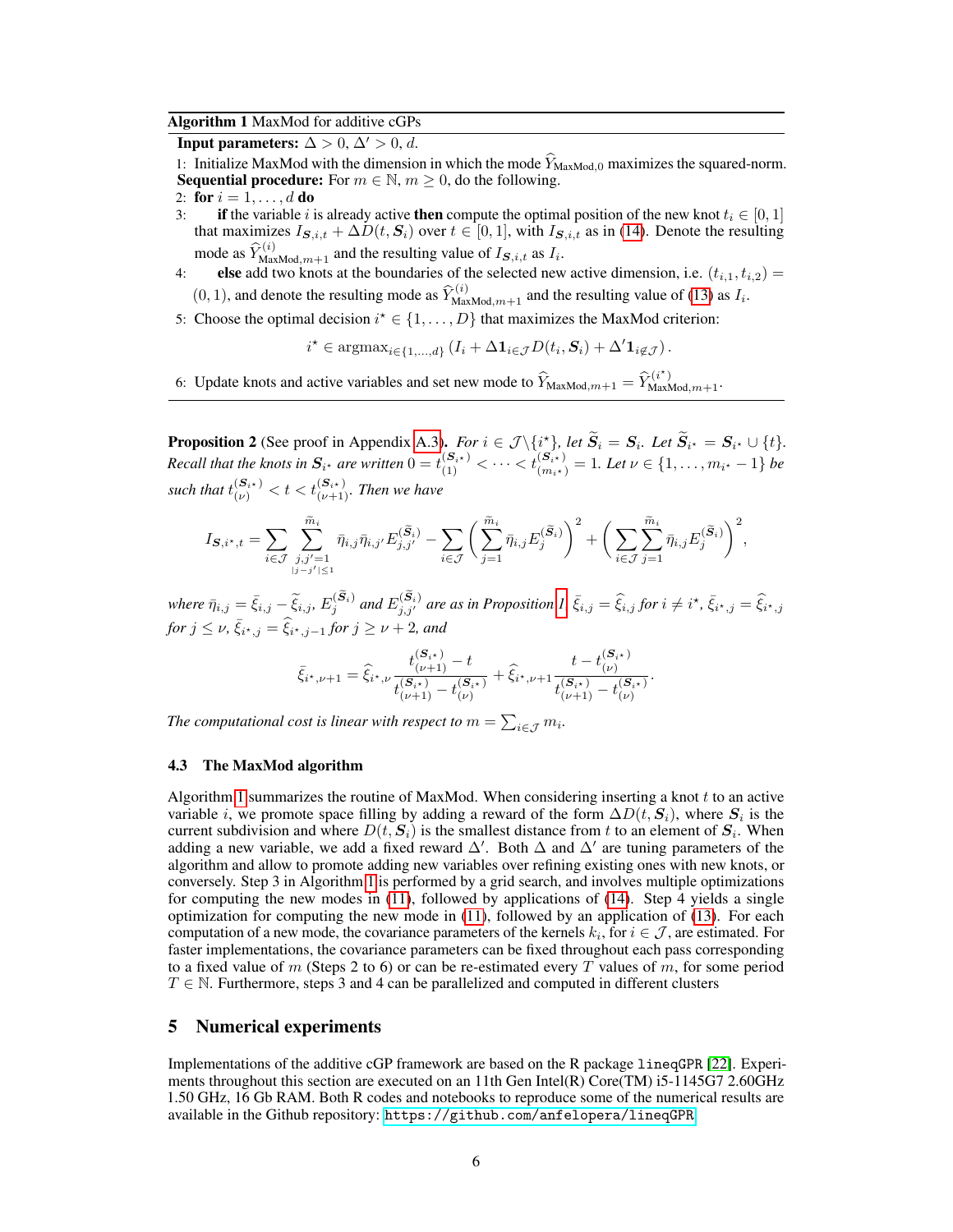

<span id="page-6-0"></span>Figure 2: Additive GP under monotonicity constraints in 5D with  $n = 10d$ . 2D projections of the true profiles and the constrained GP mean predictions are shown in the first and second row, respectively.

As training data, we use random Latin hypercube designs (LHDs). The benefits of LH sampling for additive functions has been investigated, e.g. in [\[23\]](#page-10-7). As we consider scarce data, we often choose a minimal design size  $n = 2d$ , corresponding to the number of parameters of the chosen additive GP kernel: an additive Matérn 5/2 kernel with one variance parameter  $\sigma_i^2$  and one characteristic-length parameter  $\ell_i$  per dimension [\[3\]](#page-9-2). We denote  $\boldsymbol{\theta} = ((\sigma_1^2, \ell_1), \cdots, (\sigma_d^2, \ell_d))$ . For other applications where  $n \in [d+1, 2d]$ , we may consider the kernel structure in [\[4\]](#page-9-3) with only one global variance parameter, at the cost of more restricted cGP models. Finally, in the examples that require a comparison with non-additive GP models, we use common GP settings: maximin LHDs and  $n = 10d$ . The larger value of  $n$  accounts for the fact that additivity is not a prior information of standard GPs. We compare the quality of the GP predictions in terms of the  $Q^2$  criterion on unobserved data. It is

defined as  $Q^2 = 1$  – SMSE, where SMSE is the standardized mean squared error [\[19\]](#page-10-3). For noise-free data,  $Q^2$  is equal to one if predictions are exactly equal to the test data and lower than one otherwise.

## 5.1 Additive Gaussian processes with monotonicity constraints

#### <span id="page-6-1"></span>5.1.1 Monotonicity in 5D

We start by an example in small dimensions, in order to compare with non-additive constrained GPs which do not scale to high dimensions. We thus consider the additive function given by

$$
y(\boldsymbol{x}) = \arctan(5x_1) + \arctan(2x_2) + x_3 + 2x_4^2 + \frac{2}{1 + \exp\{-10(x_5 - \frac{1}{2})\}},\tag{15}
$$

with  $x \in [0, 1]^5$ . Observe that y is non-decreasing with respect to all its input variables. We evaluate y on a maximin LHD over  $[0,1]^5$  at  $n = 50$  locations using [\[24\]](#page-10-8). In this example, as explained in the introduction of the section, we have chosen a maximin LHD rather than a random LHD, and  $n = 10d$  rather than  $n = 2d$ , because we also consider non-additive GPs for which these settings are recommended. We fix 20 knots per dimension, leading to a total of  $m = 100$  knots.

Figure [2](#page-6-0) shows the additive cGP mean prediction under monotonicity constraints considering  $10^4$ HMC samples. Our framework leads to improvements on both CPU time and quality of predictions compared to the non-additive cGP in [\[5\]](#page-9-4). Due to computational limitations, the non-additive cGP is performed with a reduced but tractable number of knots per dimension set to  $m_1 = m_2 = m_4 = 4$ ,  $m_3 = 2$  and  $m_5 = 6$ , for a total of  $m = 768$  knots. With this setup, and considering a factorial DoE with 11 test points per dimension, the additive cGP yields  $Q^2 = 99.8\%$ , an absolute improvement of 1.3% compared to the non-additive cGP. In term of the CPU times, the computation of the cGP mode and cGP mean using the additive framework are obtained in 6s and 0.8s (respectively), a significant speed-up compared to the non-additive cGP that required 28.9s and 24.3 minutes.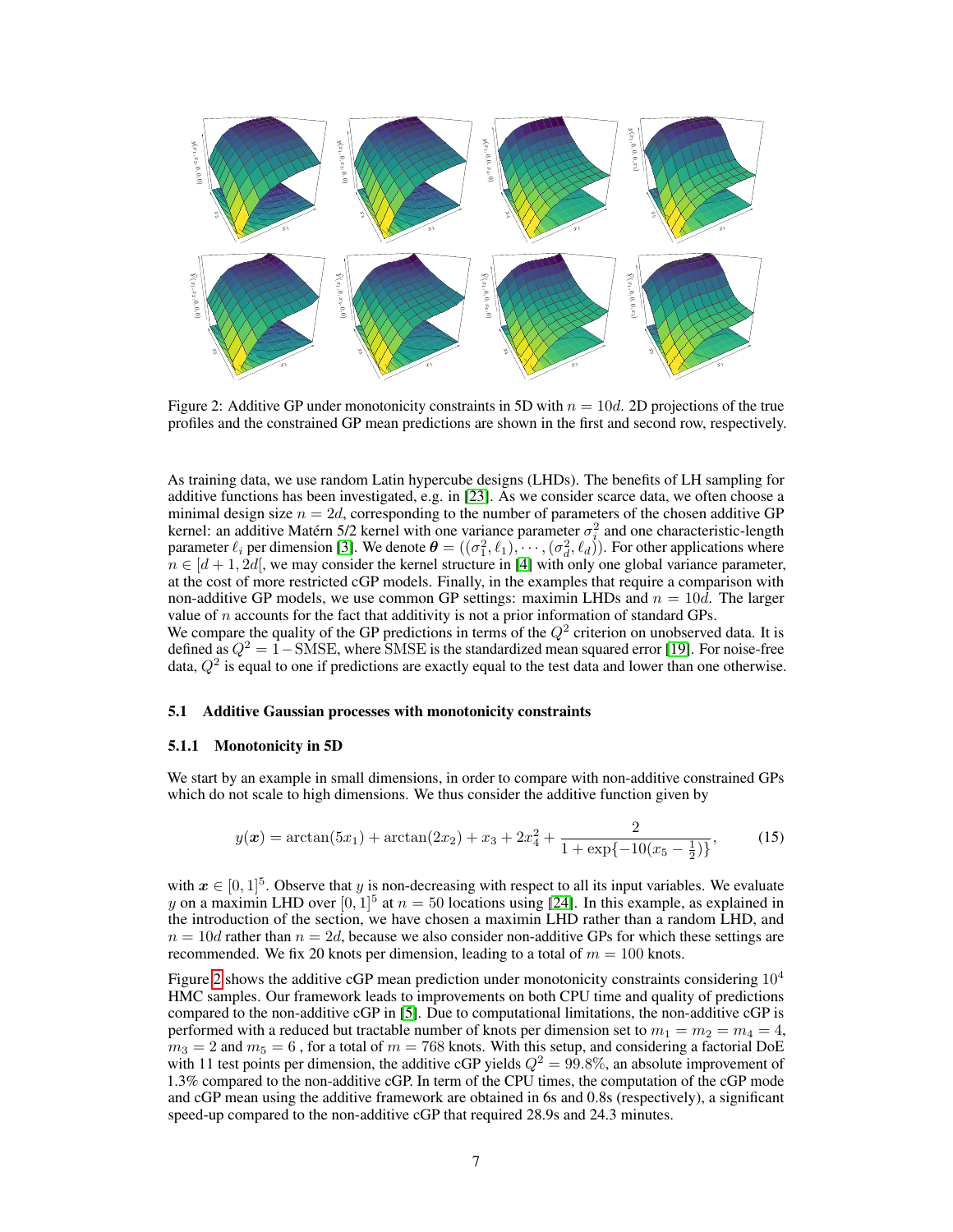<span id="page-7-1"></span>Table 1: Results (mean  $\pm$  one standard deviation over 10 replicates) on the monotonic example in Section [5.1.2](#page-7-0) with  $n = 2d$ . Both computational cost and quality of the cGP predictions (mode and mean) are assessed. For the computation of the cGP mean,  $10^3$  ( $\dot{1}50$ ) HMC samples are used.

| d    | m    | $CPU$ Time $[s]$ |                              | $Q^2$ [%]                     |                               |                          |
|------|------|------------------|------------------------------|-------------------------------|-------------------------------|--------------------------|
|      |      | cGP mode         | cGP mean                     | GP mean                       | cGP mode                      | cGP mean                 |
| 10   | 50   | $0.1 \pm 0.1$    | $0.1 \pm 0.1$                |                               | $82.3 \pm 6.2$ $83.8 \pm 4.2$ | $88.1 \pm 1.7$           |
| 100  | 500  | $0.4 \pm 0.1$    | $5.2 \pm 0.5$                | $89.8 \pm 1.6$                | $90.7 \pm 1.4$                | $91.5 \pm 1.3$           |
| 250  | 1250 | $4.2 \pm 0.7$    | $132.3 \pm 26.3$             | $91.7 \pm 0.8$ $92.9 \pm 0.6$ |                               | $93.4 \pm 0.6$           |
| 500  | 2500 | $37.0 \pm 11.4$  | $\pm 156.9 \pm 40.5$         | $92.5 + 0.6$                  | $93.8 \pm 0.5$                | $\dagger$ 94.3 $\pm$ 0.5 |
| 1000 | 5000 | $262.4 \pm 35.8$ | $\frac{1}{10454.3}$ ± 3399.3 |                               | $92.6 \pm 0.3$ $94.6 \pm 0.2$ | $\frac{1}{95.1} + 0.2$   |

## <span id="page-7-0"></span>5.1.2 Monotonicity in hundreds of dimensions

For testing the additive cGP in high dimensions, we consider the target function used in [\[18\]](#page-10-2):

<span id="page-7-2"></span>
$$
y(\boldsymbol{x}) = \sum_{i=1}^{d} \arctan\left(5\left[1 - \frac{i}{d+1}\right]x_i\right),\tag{16}
$$

with  $x \in [0,1]^d$ . This function exhibits decreasing growth rates as the index i increases. For different values of d, we assess GPs with and without constraints. We fix  $\theta = (\sigma_i^2, \ell_i)_{1 \leq i \leq d} = (1, 2)$ . Although  $\theta$  can be estimated our focus here is to assess both computational cost and quality of cGP predictors. The cGP mean is obtained by averaging 10<sup>3</sup> HMC samples. We set 5 knots per dimension.

Table [1](#page-7-1) summarizes the CPU times and  $Q^2$  values of the cGP predictors. The  $Q^2$  criterion is computed considering  $10^5$  evaluations of y based on a LHD fixed for all the experiments. Results are shown over 10 replicates with different random LHDs. From Table [1,](#page-7-1) it can be observed that the cGPs lead to prediction improvements, with  $Q^2$  (median) increments between 1.7-5.8%. Although the cGP mean predictor provides  $Q^2$  values above 88%, it becomes expensive when  $d \ge 500$ . On the other hand, the cGP mode yields a trade-off between computational cost and quality of prediction.

# 5.2 MaxMod algorithm

#### <span id="page-7-3"></span>5.2.1 Dimension reduction illustration

We test the capability of MaxMod to account for dimension reduction considering the function in [\(16\)](#page-7-2). In addition to  $(x_1, \ldots, x_d)$ , we include  $D - d$  virtual variables, indexed as  $(x_{d+1}, \ldots, x_D)$ , which will compose the subset of inactive dimensions. For any combination of  $D \in \{10, 20\}$  and  $d \in \{2, 3, 5\}$ , we apply Algorithm [1](#page-5-1) to find the true d active dimensions. For each value of D, we evaluate f at a maximin LHD with  $n = 10D$ . Similarly to Section [5.1.1](#page-6-1) where we compare to non-additive GPs, we have used the common GP settings rather than the ones used here for additive GPs (random LHD,  $n = 2d$ ). We compare the accuracy of two modes:

- $\widehat{Y}_{MaxMod}$ : the mode resulting from the additive cGP and additive MaxMod.
- $\widetilde{Y}_{\text{MaxMod}}$ : the mode resulting from the non-additive cGP in [\[5\]](#page-9-4) with equispaced onedimensional knots but where the number of knots per dimension is the same as for  $\dot{Y}_{\text{MaxMod}}$ .

Table [2](#page-8-0) shows that MaxMod correctly identifies the  $d$  dimensions that are actually active where the most variable ones have been refined with more knots. There, MaxMod is considered to converge if the squared-norm criterion is smaller than  $\epsilon = 5 \times 10^{-4}$ . In terms of the  $Q^2$  criterion,  $\widehat{Y}_{\text{MaxMod}}$  leads to more accurate results compared to  $\hat{Y}_{\text{MaxMod}}$ , with  $Q^2 \ge 99.7\%$  in all the cases.

# <span id="page-7-4"></span>5.2.2 Real application: flood study of the Vienne river

The database contains a flood study conducted by the French multinational electric utility company EDF in the Vienne river [\[25\]](#page-10-9). It is composed of  $N = 2 \times 10^4$  simulations of an output H representing the water level and 37 inputs depending on: a value of flow upstream, data on the geometry of the bed, and Strickler friction coefficients (see further details in Appendix [A.4.1\)](#page-13-0). This database was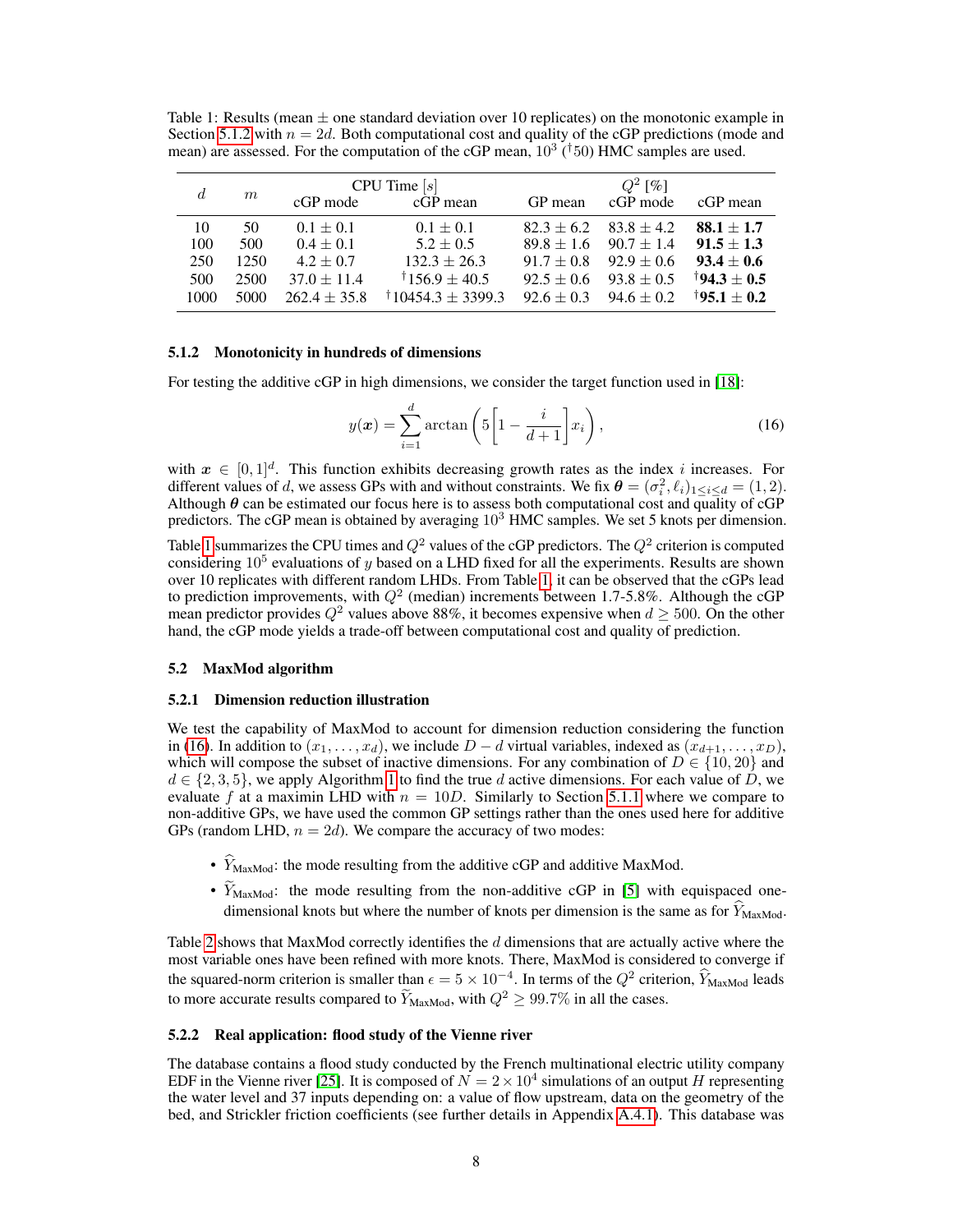|    | d. | active dimensions | knots per dimension | $Q^2(\widetilde{Y}_\text{MaxMod})\ [\%]$ | $Q^2(\widehat{Y}_{\text{MaxMod}})$ [%] |
|----|----|-------------------|---------------------|------------------------------------------|----------------------------------------|
|    |    | (1, 2)            | (4, 3)              | 99.5                                     | 99.8                                   |
| 10 |    | (1, 2, 3)         | (5, 5, 3)           | 97.8                                     | 99.8                                   |
|    | 5  | (1, 2, 3, 4, 5)   | (4, 4, 4, 3, 2)     | 91.4                                     | 99.8                                   |
|    |    | (1, 2)            | (5, 3)              | 99.7                                     | 99.8                                   |
| 20 | 3  | (1, 2, 3)         | (4, 4, 3)           | 99.0                                     | 99.9                                   |
|    |    | (1, 2, 3, 4, 5)   | (5, 4, 3, 3, 2)     | 96.0                                     | 99.7                                   |

<span id="page-8-0"></span>Table 2:  $Q^2$  Performance of the MaxMod algorithm for the example in Section [5.2.1](#page-7-3) with  $n = 10D$ .



 $\begin{array}{c} 0.22 \\ 0.10 \end{array}$ 0.40 0.70 1.00 0.20 0.40 0.60 0.80 0.90 1 2 3 4 5 6 7 8 9 10 MaxMod iteration  $-\log(1)$ Ç,

<span id="page-8-1"></span>Figure 3: Results on the flood application in Section [5.2.2](#page-7-4) with  $n = 2d = 74$ . The panels show: (top) the choice made by Max-Mod per iteration and (left)  $Q^2$  boxplots per iteration of MaxMod. Results are computed over 10 random replicates. For the first panel, a bigger and darker square implies a more repeated choice.

generated as a random design, assuming that the inputs are independent and follow specific probability distributions. In order to apply our framework, we use componentwise quantile transformations to make the inputs uniform. Such transformations do not modify the additivity and monotonicity properties, but may increase non-linearities. With expert knowledge, it is possible to identify that  $H$ is decreasing along the first 24 input dimensions and increasing along dimension 37. The behavior along inputs 25 to 36 is not clear. A previous sensitivity analysis in [\[25\]](#page-10-9), done with the full database, has shown that the additive assumption is realistic here, and that inputs 11, 35 and 37 explain most of the variance. We aim at obtaining similar conclusions with a fraction of the simulation budget, using the information of additivity and monotonocity constraints with respect to dimensions 1 to 24 and 37.

In this experiment, MaxMod is applied for 10 replicates with random training sets and 10 iterations. The settings described at the beginning of Section [5](#page-5-0) are followed as much as possible. As the database is fixed, we cannot directly use a random LHD of size  $n = 2d$ . Thus, we pick the closest subset of size  $n$  (measured by the Euclidean norm). The remaining data are used for testing the cGPs. Figure  $3$ shows the choice of MaxMod per iteration and for the 10 replicates (adding or refining variables). The first three iterations of the algorithm show that MaxMod activates mainly dimensions 11, 35 and 37. In the subsequent iterations, MaxMod either refines the these dimensions or activates dimensions 12 and 36. In terms of the quality of predictions (Figure [3\)](#page-8-1), MaxMod leads to  $Q^2 > 0.92$  after the first three iterations.

Similar results are obtained for  $n = 3d$  and  $n = 4d$  (see Appendix [A.4.2\)](#page-13-1). MaxMod indeed activates dimensions 11, 35 and 37 in the first three iterations and refines them mainly in subsequent iterations. This allows to conclude that MaxMod correctly identifies the most relevant input dimensions and that accurate predictions are obtained once those dimensions are activated.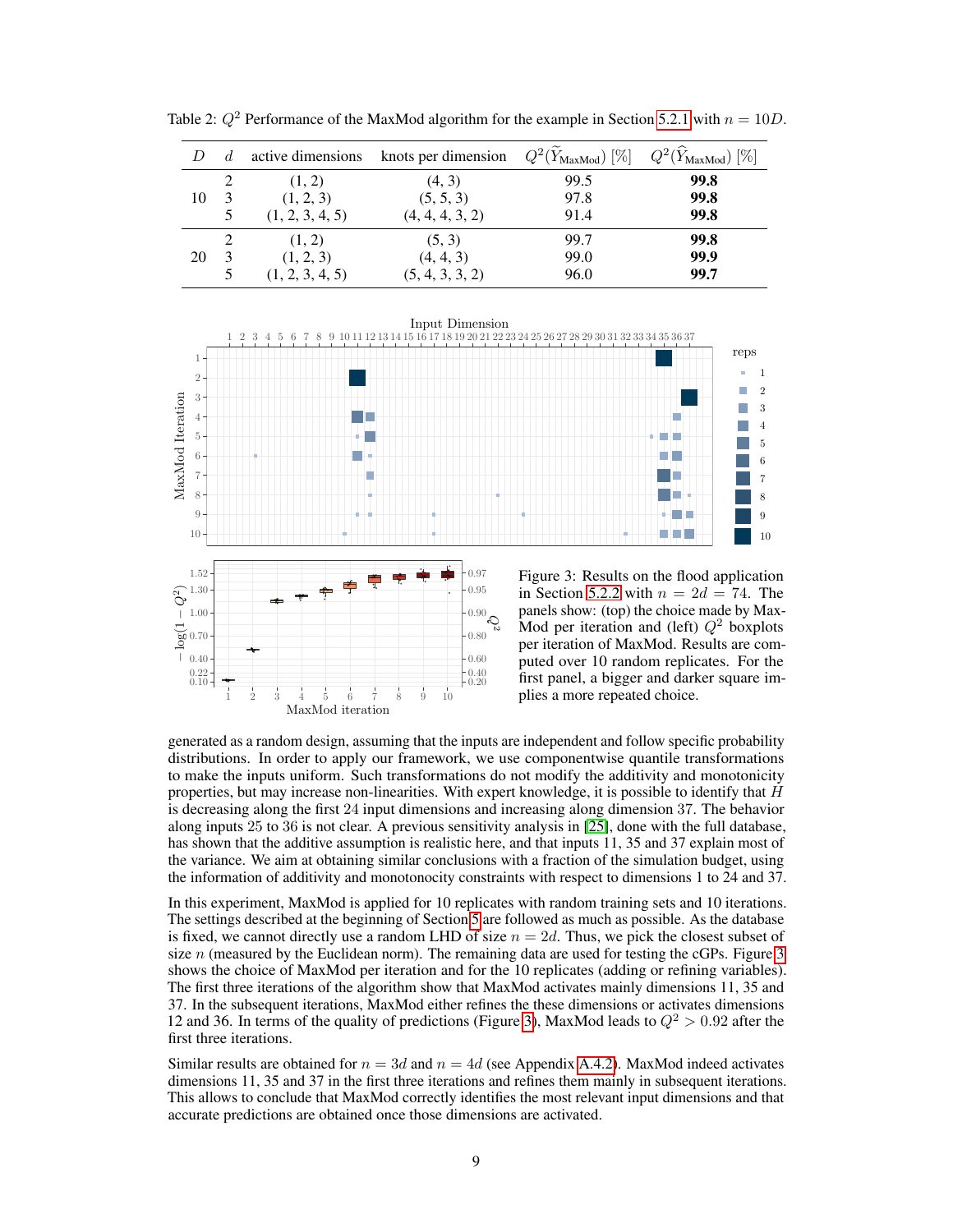# Acknowledgments and Disclosure of Funding

This research was conducted within the frame of the ANR GAP Project (ANR-21-CE40-0007) and the consortium in Applied Mathematics CIROQUO, gathering partners in technological research (BRGM, CEA, IFPEN, IRSN, Stellantis, Storengy) and academia (Ecole Centrale de Lyon, Mines Saint-Etienne, INRIA, University of Toulouse and CNRS) in the development of advanced methods for Computer Experiments. We thank Bertrand Iooss and EDF R&D/LNHE for providing the Mascaret test case and Sébastien Petit who has performed the computations on this model.

# References

- <span id="page-9-0"></span>[1] T. Hastie and R. Tibshirani, "Generalized additive models," *Statistical Science*, vol. 1, no. 3, pp. 297–310, 08 1986.
- <span id="page-9-1"></span>[2] A. Buja, T. Hastie, and R. Tibshirani, "Linear smoothers and additive models," *The Annals of Statistics*, vol. 17, no. 2, pp. 453–510, 06 1989.
- <span id="page-9-2"></span>[3] N. Durrande, D. Ginsbourger, and O. Roustant, "Additive covariance kernels for highdimensional Gaussian process modeling," *Annales de la Faculté de Sciences de Toulouse*, vol. 21, no. 3, pp. 481–499, 2012.
- <span id="page-9-3"></span>[4] D. K. Duvenaud, H. Nickisch, and C. E. Rasmussen, "Additive Gaussian processes," in *NeurIPS*, 2011, pp. 226–234.
- <span id="page-9-4"></span>[5] A. F. López-Lopera, F. Bachoc, N. Durrande, and O. Roustant, "Finite-dimensional Gaussian approximation with linear inequality constraints," *SIAM/ASA Journal on Uncertainty Quantification*, vol. 6, no. 3, pp. 1224–1255, 2018.
- <span id="page-9-9"></span>[6] H. Maatouk and X. Bay, "Gaussian process emulators for computer experiments with inequality constraints," *Mathematical Geosciences*, vol. 49, no. 5, pp. 557–582, 2017.
- <span id="page-9-10"></span>[7] A. F. López-Lopera, S. John, and N. Durrande, "Gaussian process modulated Cox processes under linear inequality constraints," in *AISTATS*, 16–18 Apr 2019, pp. 1997–2006.
- [8] J. Riihimäki and A. Vehtari, "Gaussian processes with monotonicity information," in *AISTATS*, 2010, pp. 645–652.
- [9] S. Golchi, D. R. Bingham, H. Chipman, and D. A. Campbell, "Monotone emulation of computer experiments," *SIAM/ASA Journal on Uncertainty Quantification*, vol. 3, no. 1, pp. 370–392, 2015.
- <span id="page-9-5"></span>[10] J. Wang, J. Cockayne, and C. J. Oates, "A role for symmetry in the Bayesian solution of differential equations," *Bayesian Analysis*, vol. 15, no. 4, pp. 1057 – 1085, 2020.
- <span id="page-9-6"></span>[11] A. Pakman and L. Paninski, "Exact Hamiltonian Monte Carlo for truncated multivariate Gaussians," *Journal of Computational and Graphical Statistics*, vol. 23, no. 2, pp. 518–542, 2014.
- <span id="page-9-7"></span>[12] I. Delbridge, D. Bindel, and A. G. Wilson, "Randomly projected additive Gaussian processes for regression," in *International Conference on Machine Learning*, 2020, pp. 2453–2463.
- [13] X. Deng, C. D. Lin, K.-W. Liu, and R. K. Rowe, "Additive Gaussian process for computer models with qualitative and quantitative factors," *Technometrics*, vol. 59, no. 3, pp. 283–292, 2017.
- <span id="page-9-8"></span>[14] G. Raskutti, M. J. Wainwright, and B. Yu, "Minimax-optimal rates for sparse additive models over kernel classes via convex programming," *Journal of Machine Learning Research*, vol. 13, no. 13, pp. 389–427, 2012.
- <span id="page-9-11"></span>[15] A. Cousin, H. Maatouk, and D. Rullière, "Kriging of financial term-structures," *European Journal of Operational Research*, vol. 255, no. 2, pp. 631–648, 2016.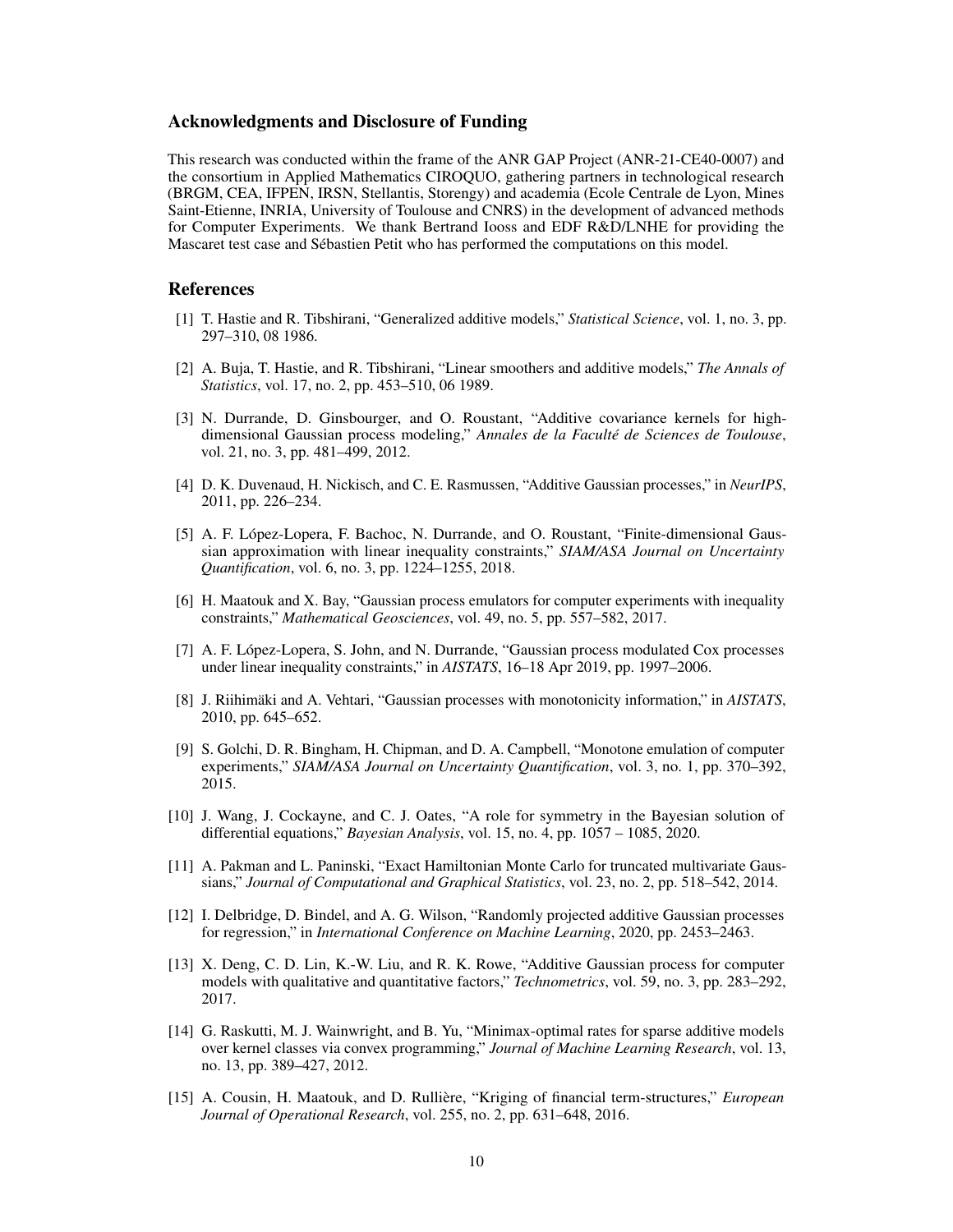- <span id="page-10-0"></span>[16] A. F. López-Lopera, F. Bachoc, N. Durrande, J. Rohmer, D. Idier, and O. Roustant, "Approximating Gaussian process emulators with linear inequality constraints and noisy observations via MC and MCMC," in *Monte Carlo and Quasi-Monte Carlo Methods*. Springer International Publishing, 2020, pp. 363–381.
- <span id="page-10-1"></span>[17] S. Zhou, P. Giulani, J. Piekarewicz, A. Bhattacharya, and D. Pati, "Reexamining the protonradius problem using constrained Gaussian processes," *Physical Review C*, vol. 99, p. 055202, May 2019.
- <span id="page-10-2"></span>[18] F. Bachoc, A. F. López-Lopera, and O. Roustant, "Sequential construction and dimension reduction of Gaussian processes under inequality constraints," *arXiv e-prints*, 2022.
- <span id="page-10-3"></span>[19] C. E. Rasmussen and C. K. I. Williams, *Gaussian processes for machine learning (adaptive computation and machine learning)*. Cambridge, MA: The MIT Press, 2005.
- <span id="page-10-4"></span>[20] W. H. Press, S. A. Teukolsky, W. T. Vetterling, and B. P. Flannery, *Numerical recipes in C: The art of scientific computing*. Cambridge: Cambridge University Press, 1992.
- <span id="page-10-5"></span>[21] D. Goldfarb and A. Idnani, "Dual and primal-dual methods for solving strictly convex quadratic programs," in *Numerical Analysis*, 1982, pp. 226–239.
- <span id="page-10-6"></span>[22] A. F. López-Lopera, *lineqGPR: Gaussian process regression models with linear inequality constraints*, 2021, R package version 0.2.0. [Online]. Available: [https:](https://github.com/anfelopera/lineqGPR) [//github.com/anfelopera/lineqGPR](https://github.com/anfelopera/lineqGPR)
- <span id="page-10-7"></span>[23] M. Stein, "Large sample properties of simulations using Latin hypercube sampling," *Technometrics*, vol. 29, no. 2, pp. 143–151, 1987.
- <span id="page-10-8"></span>[24] D. Dupuy, C. Helbert, and J. Franco, "DiceDesign and DiceEval: Two R packages for design and analysis of computer experiments," *Journal of Statistical Software*, vol. 65, no. 11, pp. 1–38, 2015.
- <span id="page-10-9"></span>[25] S. Petit, F. Zaoui, A.-L. Popelin, C. Goeury, and N. Goutal, "Couplage entre indices à base de dérivées et mode adjoint pour l'analyse de sensibilité globale. Application sur le code Mascaret," Sep. 2016, HAL e-prints.
- <span id="page-10-10"></span>[26] N. Goutal, J.-M. Lacombe, F. Zaoui, and K. El-Kadi-Abderrezzak, "MASCARET: A 1-D open-source software for flow hydrodynamic and water quality in open channel networks," in *River Flow*, R. M. Munoz, Ed., 2012, pp. 1169–1174.
- <span id="page-10-11"></span>[27] N. Goutal and F. Maurel, "A finite volume solver for 1D shallow-water equations applied to an actual river," *International Journal for Numerical Methods in Fluids*, vol. 38, pp. 1–29, 2002.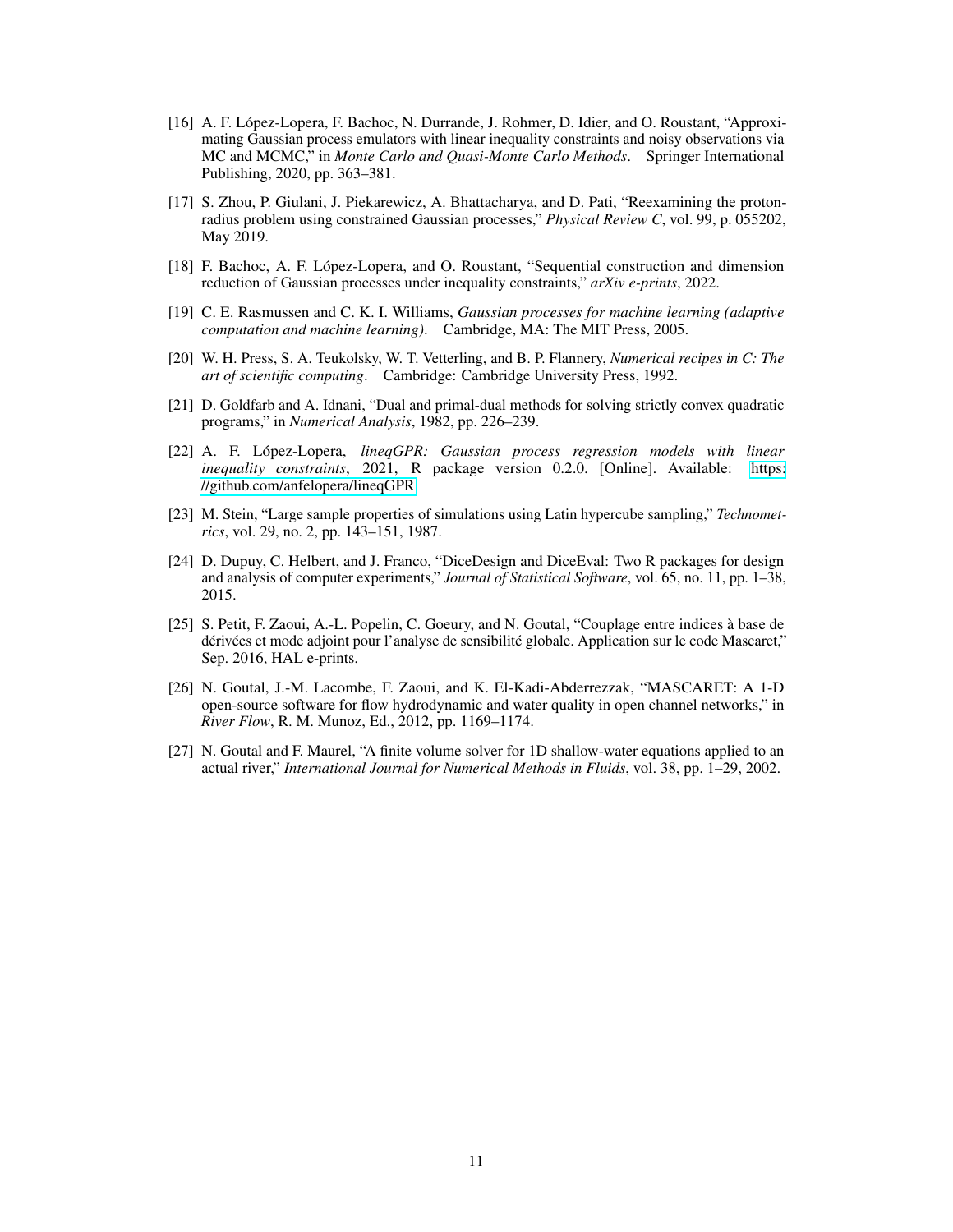# <span id="page-11-0"></span>A Appendix

## <span id="page-11-1"></span>A.1 Satisfying inequality constraints everywhere for componentwise convexity

For componentwise convexity,  $\mathcal{E}_i$  in [\(6\)](#page-2-4) is the set of one-dimensional convex functions and  $\mathcal{C}_i$  is given by, with  $(t_1, \ldots, t_{m_i}) = (t_{(1)}^{(S_i)}, \ldots, t_{(m_i)}^{(S_i)}),$ 

<span id="page-11-3"></span>
$$
\mathcal{C}_i = \left\{ \mathbf{c} \in \mathbb{R}^{m_i}; \forall j = 3, \cdots, m_i : \frac{c_j - c_{j-1}}{t_j - t_{j-1}} \ge \frac{c_{j-1} - c_{j-2}}{t_{j-1} - t_{j-2}} \right\}.
$$
 (17)

We can see that, for each  $i \in \{1, \ldots, d\}$  and each  $x_{-i} \in [0, 1]^{d-1}$ , the one-dimensional cut  $u \in [0,1] \mapsto Y_{\mathcal{S}}(u, x_{-i})$  (where only the input i is varying) is convex if and only if each additive component  $Y_{i, S_i}$  is convex on [0, 1]. This happens if and only if the  $m_i - 2$  inequality constraints in [\(17\)](#page-11-3) are satisfied.

## <span id="page-11-2"></span>A.2 Speed-up of numerical implementation when  $m \ll n$

**Notation.** The expression [\(9\)](#page-3-5) can be rewritten in the matrix form  $Y_n := \sum_{i=1}^d \Phi_i \xi_i = \Psi \xi$  with  $\Psi = [\Phi_1, \dots, \Phi_d]$  an  $n \times m$  matrix and  $\xi = [\xi_1^\top, \dots, \xi_d^\top]^\top$  an  $m \times 1$  vector. With this notation, we have the following expressions for  $\mu_c$  and  $\Sigma_c$  (see Section [3.3\)](#page-3-0):

$$
\mu_c = \Sigma \Psi^{\top} C^{-1} y_n,
$$
  

$$
\Sigma_c = \Sigma - \Sigma \Psi^{\top} C^{-1} \Psi \Sigma,
$$

where  $C = \Psi \Sigma \Psi^{\top} + \tau^2 I_n$  and  $\Sigma = \text{bdiag}(\Sigma_1, \dots, \Sigma_d)$  is an  $m \times m$  block diagonal matrix.

The computation of  $C^{-1}$ , required in GP predictions and estimation of the covariance parameters via maximum likelihood, can be performed more efficiently when  $m \ll n$  using properties of matrices [\[19,](#page-10-3) [20\]](#page-10-4). Next, we detail how the computational complexity of  $C^{-1}$  can be reduced from  $\mathcal{O}(n^3)$  to  $\mathcal{O}(m^3)$ . We also provide an efficient computation of the determinant  $|\mathbf{C}|$  that is required in covariance parameter estimation.

**Computation of**  $C^{-1}$ **.** To avoid numerical instability issues, we first rewrite C in terms of the Cholesky decomposition  $\Sigma = LL^{\top}$ . Here, L is an  $m \times m$  block lower-triangular matrix given by  $\mathbf{L} = \text{bdiag}(\mathbf{L}_1, \dots, \mathbf{L}_d)$  with  $\mathbf{L}_i$  the Cholesky decomposition of  $\Sigma_i$  for  $i = 1, \dots, d$ . Thus,  $C^{-1} = [(\Psi L)I_m(\Psi L)^\top + \tau^2 I_n]^{-1}$ . Now, by applying the matrix inversion lemma (see, e.g., [\[19\]](#page-10-3), Appendix A.3), we obtain:

$$
\boldsymbol{C}^{-1}=[(\boldsymbol{\Psi}\boldsymbol{L})\boldsymbol{I}_m(\boldsymbol{\Psi}\boldsymbol{L})^{\top}+\tau^2\boldsymbol{I}_n]^{-1}=\tau^{-2}[\boldsymbol{I}_n-\boldsymbol{\Psi}\boldsymbol{L}(\tau^2\boldsymbol{I}_m+\boldsymbol{L}^{\top}\boldsymbol{\Psi}^{\top}\boldsymbol{\Psi}\boldsymbol{L})^{-1}\boldsymbol{L}^{\top}\boldsymbol{\Psi}^{\top}].
$$

We need to compute now the inversion of the  $m \times m$  matrix  $\mathbf{A} = \tau^2 \mathbf{I}_m + \mathbf{L}^\top \mathbf{\Psi}^\top \mathbf{\Psi} \mathbf{L}$ . Let  $\mathbf{L}$  be the Cholesky decomposition of A. Denote  $P = \Psi L$ . Then  $C^{-1}$  is given by

$$
\boldsymbol{C}^{-1} = \tau^{-2} [\boldsymbol{I}_n - (\widetilde{\boldsymbol{L}}^{-1} \boldsymbol{P}^\top)^\top \widetilde{\boldsymbol{L}}^{-1} \boldsymbol{P}^\top].
$$

Since  $\widetilde{L}$  is a lower triangular matrix, then the linear system  $\widetilde{L}M = P^{\top}$  can be sequentially solved in  $M$ .

In addition to reducing complexity to  $\mathcal{O}(m^3)$  for  $m \ll n$ , some of the intermediate steps here can be parallelized. For instance, the computation of the d Cholesky matrices  $L_i$  with  $m_i < m$ .

**Computation of**  $|C|$ **.** From [\[19\]](#page-10-3) (Appendix A.3), and considering the Cholesky decomposition  $\Sigma = LL^{\top}$ , we have that the determinant |C| is given by

$$
|\mathbf{C}|=|(\mathbf{\Psi}\mathbf{L})\mathbf{I}_m(\mathbf{\Psi}\mathbf{L})^{\top}+\tau^2\mathbf{I}_n|=\tau^{2(n-m)}|\tau^2\mathbf{I}_m+\mathbf{L}^{\top}\mathbf{\Psi}^{\top}\mathbf{\Psi}\mathbf{L}|=\tau^{2(n-m)}|\widetilde{\mathbf{L}}|^2,
$$

where  $|\widetilde{L}| = \prod_{j=1}^m \widetilde{L}_{j,j}$  with  $\widetilde{L}_{j,j}$  the element associated to the j-th row and j-th column of  $\widetilde{L}$ .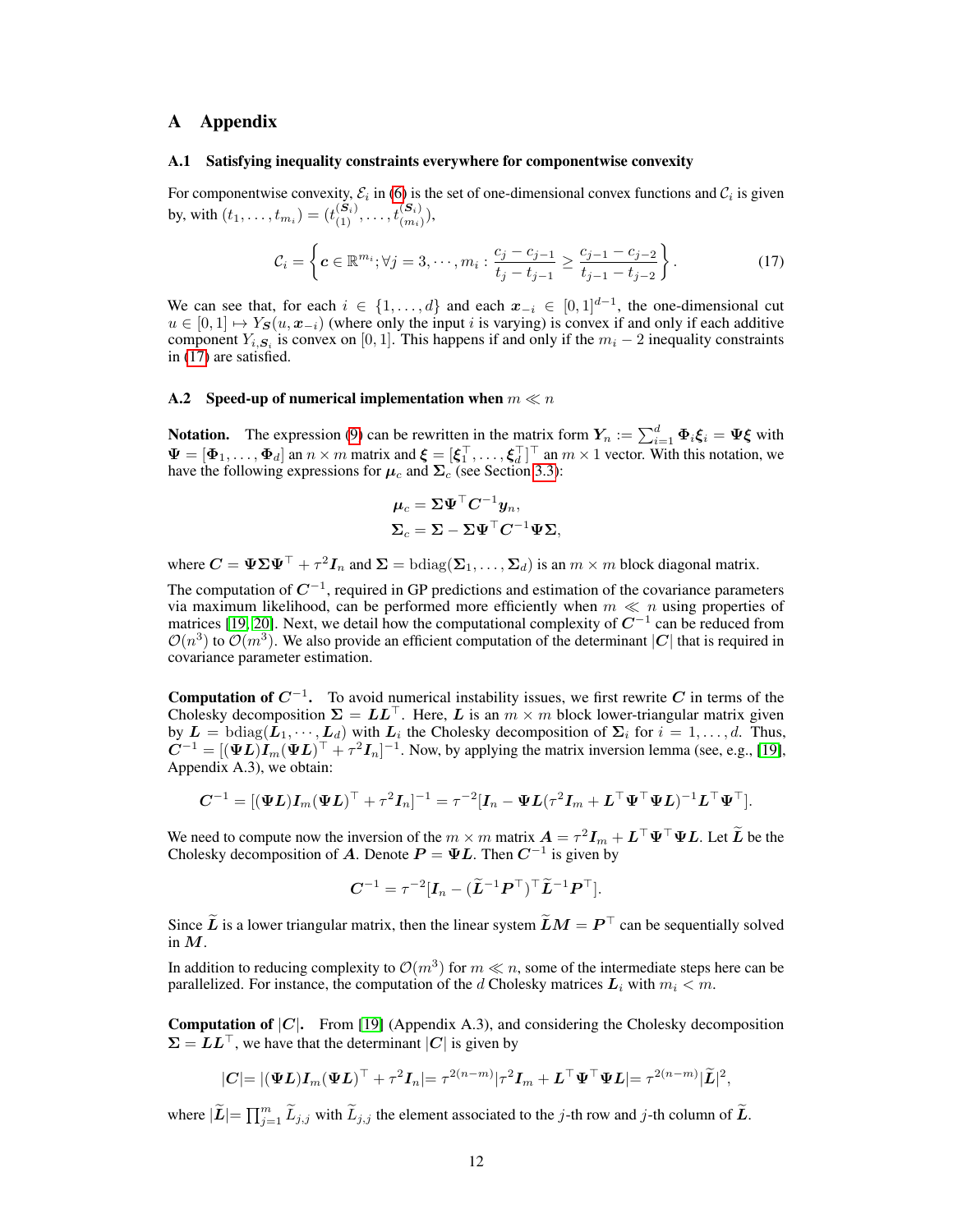## <span id="page-12-0"></span>A.3 Squared-norm criterion

The next lemma is elementary to show and its second part is also given in [\[18\]](#page-10-2).

<span id="page-12-1"></span>**Lemma 1.** *Consider a subdivision*  $S = \{u_1, \ldots, u_m\}$  *and write its ordered knots as*  $0 = u_{(1)}$  <  $\cdots < u_{(m)} = 1$ *. For*  $j = 1, \ldots, m$ *, write the hat basis function*  $\phi_j$  *as*  $\phi_{u_{(j-1)}, u_{(j)}, u_{(j+1)}}$  *in* [\(4\)](#page-2-5)*, with the conventions*  $u_{(0)} = -1$  *and*  $u_{(m+1)} = 2$ *. For*  $j = 1, \ldots, m$ *, we have* 

$$
E_j^{(\mathcal{S})} := \int_0^1 \phi_j(t)dt = \begin{cases} \frac{u_{(j+1)}}{2} & \text{if } j = 1\\ \frac{u_{(j+1)}}{2} & \text{if } j = m\\ \frac{u_{(j+1)} - u_{(j-1)}}{2} & \text{if } j \in \{2, \dots, m-1\} \end{cases}
$$

<span id="page-12-2"></span>.

*For*  $j, j' = 1, ..., m$ *, we have* 

Then

$$
E_{j,j'}^{(\mathbf{S})} := \int_0^1 \phi_j(t)\phi_{j'}(t)dt = \begin{cases} \frac{u_{(j+1)} - u_{(j)}}{3} & \text{if } j = j' = 1\\ \frac{u_{(j)} - u_{(j-1)}}{3} & \text{if } j = j' = m\\ \frac{u_{(j+1)} - u_{(j-1)}}{3} & \text{if } j = j' \in \{2, ..., m-1\}\\ \frac{u_{(j+1)} - u_{(j)}}{6} & \text{if } j' = j + 1\\ \frac{u_{(j)} - u_{(j-1)}}{6} & \text{if } j' = j - 1\\ 0 & \text{if } |j - j'| \ge 2 \end{cases}.
$$

*Proof of Proposition [1.](#page-4-3)* From a probabilistic point of view, assuming that the input variables are random variables, i.e.  $(X_i, i \in \mathcal{J} \cup \{i^*\})$  are uniformly distributed on  $[0, 1]$  and independent, then [\(13\)](#page-4-1) can be rewritten as an expectation,

$$
I_{\mathcal{S},i^*} = \mathbb{E}\Bigg(\bigg(\sum_{i\in\mathcal{J}}\widehat{Y}_i(X_i) - \sum_{i\in\mathcal{J}\cup\{i\}}\widehat{Y}_{i^*,i}(X_i)\bigg)^2\Bigg),
$$
  
where, for  $i \in \mathcal{J}, \widehat{Y}_i = \sum_{j=1}^{m_i} \widehat{\xi}_{i,j}\phi_{i,j}$ , and for  $i \in \mathcal{J}\cup\{i^*\}, \widehat{Y}_{i^*,i} = \sum_{j=1}^{m_i} \widetilde{\xi}_{i,j}\phi_{i,j}$  (with  $m_{i^*} = 2$ ).  
Then  

$$
I_{\mathcal{S},i^*} = \text{Var}\bigg(\sum \widehat{Y}_i(X_i) - \sum_{i\in\mathcal{S}}\widehat{Y}_{i^*,i}(X_i)\bigg) + \mathbb{E}^2\bigg(\sum \widehat{Y}_i(X_i) - \sum_{i\in\mathcal{S}}\widehat{Y}_{i^*,i}(X_i)\bigg)
$$

$$
I_{\mathcal{S},i^{*}} = \text{Var}\bigg(\sum_{i\in\mathcal{J}}\widehat{Y}_{i}(X_{i}) - \sum_{i\in\mathcal{J}\cup\{i\}}\widehat{Y}_{i^{*},i}(X_{i})\bigg) + \mathbb{E}^{2}\bigg(\sum_{i\in\mathcal{J}}\widehat{Y}_{i}(X_{i}) - \sum_{i\in\mathcal{J}\cup\{i\}}\widehat{Y}_{i^{*},i}(X_{i})\bigg) = \sum_{i\in\mathcal{J}}\text{Var}\bigg(\sum_{j=1}^{m_{i}}(\widehat{\xi}_{i,j}-\widetilde{\xi}_{i,j})\phi_{i,j}(X_{i})\bigg) + \text{Var}\bigg(\sum_{j=1}^{2}\widetilde{\xi}_{i^{*},j}\phi_{i^{*},j}(X_{i^{*}})\bigg) + \bigg(\sum_{i\in\mathcal{J}}\sum_{j=1}^{m_{i}}(\widehat{\xi}_{i,j}-\widetilde{\xi}_{i,j})\mathbb{E}(\phi_{i,j}(X_{i})) - \sum_{j=1}^{2}\widetilde{\xi}_{i^{*},j}\mathbb{E}(\phi_{i^{*},j}(X_{i^{*}}))\bigg)^{2}.
$$
 (18)

Recall  $\eta_{i,j} = \hat{\xi}_{i,j} - \tilde{\xi}_{i,j}$ . We have for  $i \in \mathcal{J}$ ,

$$
\operatorname{Var}\left(\sum_{j=1}^{m_i} \eta_{i,j} \phi_{i,j}(X_i)\right) = \mathbb{E}\left(\left(\sum_{j=1}^{m_i} \eta_{i,j} \phi_{i,j}(X_i)\right)^2\right) - \left(\mathbb{E}\left(\sum_{j=1}^{m_i} \eta_{i,j} \phi_{i,j}(X_i)\right)\right)^2
$$

$$
= \sum_{j,j'=1}^{m_i} \eta_{i,j} \eta_{i,j'} E_{j,j'}^{(\mathcal{S}_i)} - \left(\sum_{j=1}^{m_i} \eta_{i,j} E_j^{(\mathcal{S}_i)}\right)^2, \tag{19}
$$

with the notation of Lemma [1.](#page-12-1) To compute the term relative to dimension  $i^*$  in [\(18\)](#page-12-2), recall that, if x belongs to the support [0, 1] of  $X_{i^*}$ , then  $\phi_{i^*1}(x) = 1 - x$  and  $\phi_{i^*2}(x) = x$ . Hence,

<span id="page-12-4"></span><span id="page-12-3"></span>
$$
\text{Var}\bigg(\sum_{j=1}^{2}\widetilde{\xi}_{i^*,j}\phi_{i^*,j}(X_{i^*})\bigg) = \text{Var}(\widetilde{\xi}_{i^*,1}(1-X_{i^*}) + \widetilde{\xi}_{i^*,2}X_{i^*}) = \frac{(\widetilde{\xi}_{i^*,2} - \widetilde{\xi}_{i^*,1})^2}{12}.\tag{20}
$$

Using [\(19\)](#page-12-3) and [\(20\)](#page-12-4) in [\(18\)](#page-12-2), and observing that  $\mathbb{E}(\phi_{i^*,j}(X_{i^*})) = 1/2$  for  $j = 1, 2$ , concludes the proof.  $\Box$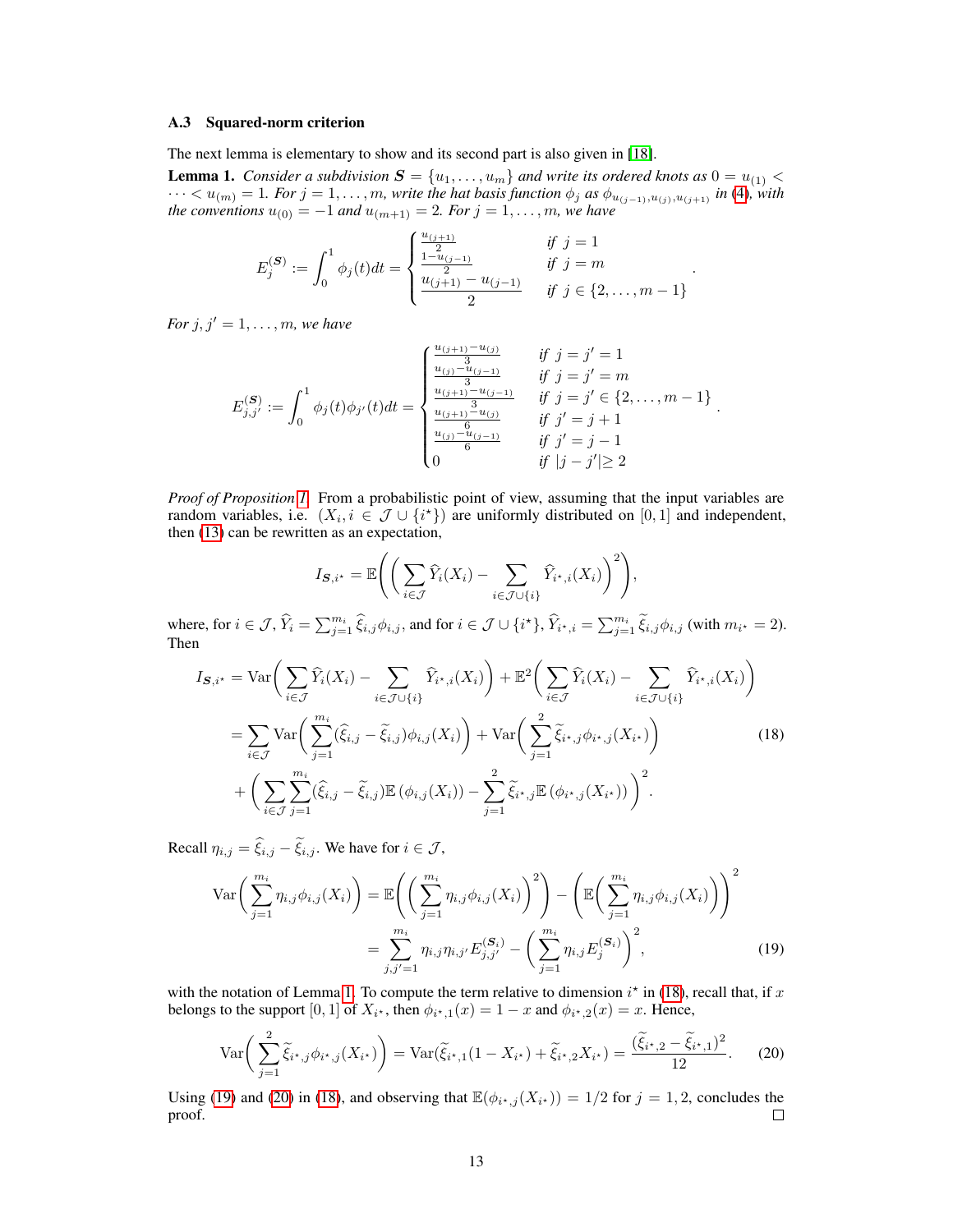*Proof of Proposition [2.](#page-5-2)* As in the proof of Proposition [1,](#page-4-3) we write

$$
I_{\mathbf{S},i^{\star},t} = \mathbb{E}\Bigg(\bigg(\sum_{i\in\mathcal{J}}\widehat{Y}_i(X_i) - \sum_{i\in\mathcal{J}}\widehat{Y}_{i^{\star},t,i}(X_i)\bigg)^2\Bigg),\,
$$

where, for  $i \in \mathcal{J}$ ,  $\widehat{Y}_i = \sum_{j=1}^{m_i} \widehat{\xi}_{i,j} \phi_{i,j}$ , and  $\widehat{Y}_{i^*,t,i} = \sum_{j=1}^{\widetilde{m}_i} \widetilde{\xi}_{i,j} \widetilde{\phi}_{i,j}$ , where  $\widetilde{\phi}_{i,j} = \phi_{i,j}$  for  $i \neq i^*$  and where  $\phi_{i^*,j}$  is defined as in  $\phi_j$  in Lemma [1](#page-12-1) from the subdivision  $S_{i^*} = S_i \cup \{t\}$ .

We express  $Y_{i^*}$  from the current subdivision  $S_{i^*}$  to the refined subdivision  $S_{i^*}$ , as in Proposition SM2.1 in [\[18\]](#page-10-2), which yields

$$
\widehat{Y}_{i^{\star}} = \sum_{j=1}^{\widetilde{m}_{i^{\star}}} \bar{\xi}_{i^{\star},j} \widetilde{\phi}_{i^{\star},j}.
$$

Then we can carry out the same computations as in the proof of Proposition [1](#page-4-3) (as if we had  $\xi_{i^*,j} = 0$ for  $j = 1, 2$  in that proof) to conclude, also using Lemma [1.](#page-12-1)

# A.4 Real application: flood study of the Vienne river (France)

## <span id="page-13-0"></span>A.4.1 Database description

The database consists of numerical simulations using the software Mascaret [\[25\]](#page-10-9), which is a 1 dimensional free surface flow modeling industrial solver based on the Saint-Venant equations [\[26,](#page-10-10) [27\]](#page-10-11). It is composed of an output  $H$  representing the water level and 37 inputs depending on a value of flow upstream that is disturbed by a value  $dQ$ , on data of the geometry of the bed that are disturbed by modifying the gradients of quantities  $dZ_{ref}$ , and on Strickler friction coefficients ( $cf_2$  for the major bed and  $cf_1$  for the minor bed). More precisely, the inputs correspond to:

- 12 Strickler coefficients corresponding to  $cf_1$ , denoted as  $X_1, \ldots, X_{12}$ , whose distributions are uniform over [20, 40];
- 12 Strickler coefficients corresponding to  $cf_2$ , denoted as  $X_{13}, \ldots, X_{24}$ , whose distributions are uniform over [10, 30];
- 12  $dZ_{ref}$  gradient perturbations, denoted as  $X_{25}, \ldots, X_{36}$ , with standard normal distributions truncated on  $[-3, 3]$ ;
- and 1 upstream flow disturbance value  $dQ$ , denoted as  $X_{37}$ , with a centered normal distribution with standard deviation  $\sigma = 50$  and truncated over [-150, 150].

In [\[25\]](#page-10-9), the laws (either uniform or truncated Gaussian) of the input parameters have been chosen arbitrarily, according to the empirical distributions observed during experimental campaigns. Moreover, these random variables have been assumed independent.

Developments in Section [4.2](#page-4-4) assume that the input variables are independent and uniformly distributed. To account for laws different from the uniform one (e.g. the truncated Gaussian law), new analytic expressions of the squared-norm criterion imply more technical developments that are not provided in this work. However, the expectations in Appendix [A.3](#page-12-0) can still be approximated via Monte Carlo. In our numerical experiments, we preferred to apply a quantile transformation of the input space for having independent uniformly distributed random variables  $X_1, \ldots, X_{37}$  on  $[0, 1]^{37}$ . It can be shown that this transformation preserves the monotonicity constraints and additive structure.

## <span id="page-13-1"></span>A.4.2 Additional results

Figures [4](#page-14-0) and [5](#page-14-1) show the additional results discussed in Section [5.2.2](#page-7-4) for  $n = 3d$  and  $n = 4d$ .